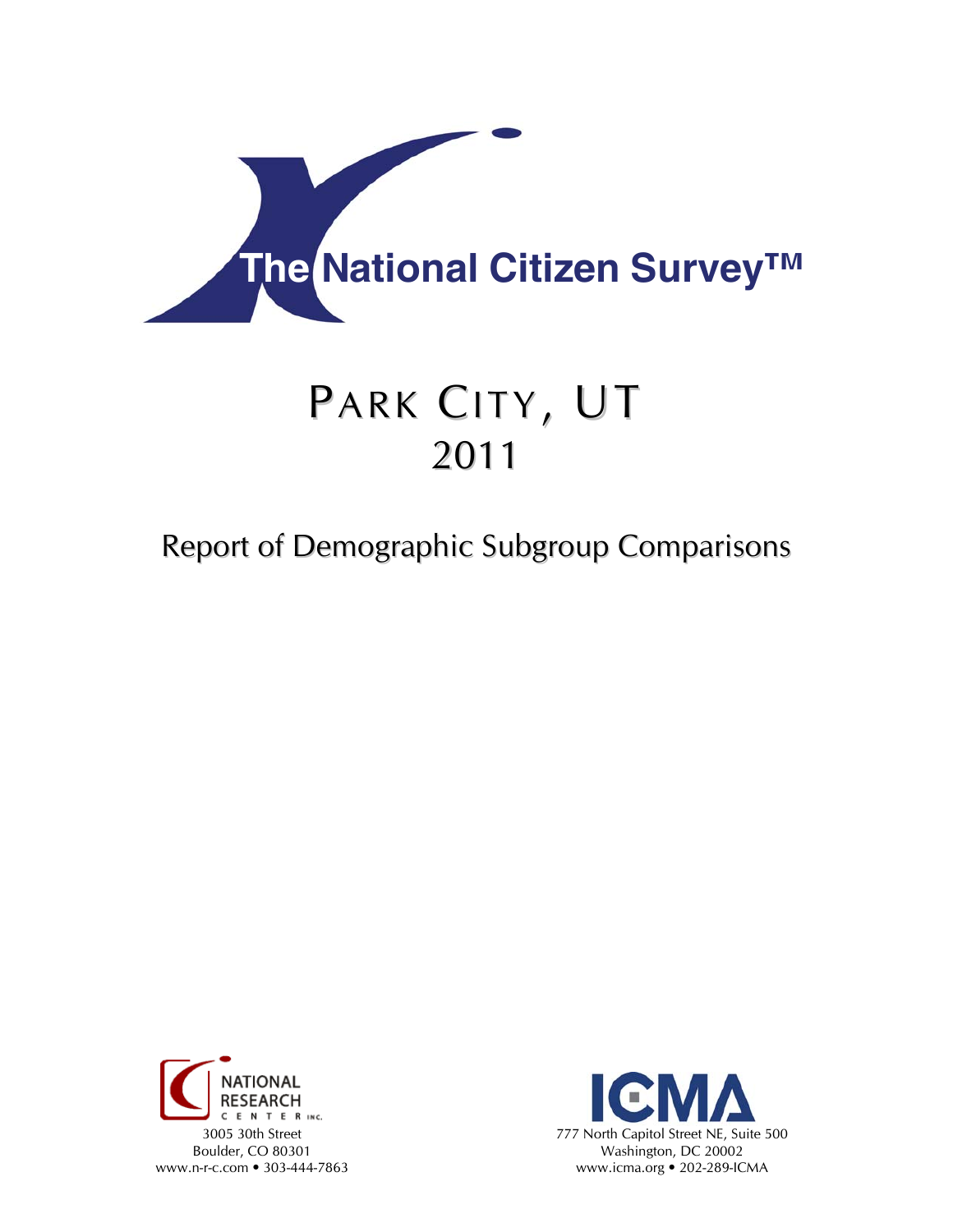## **CONTENTS**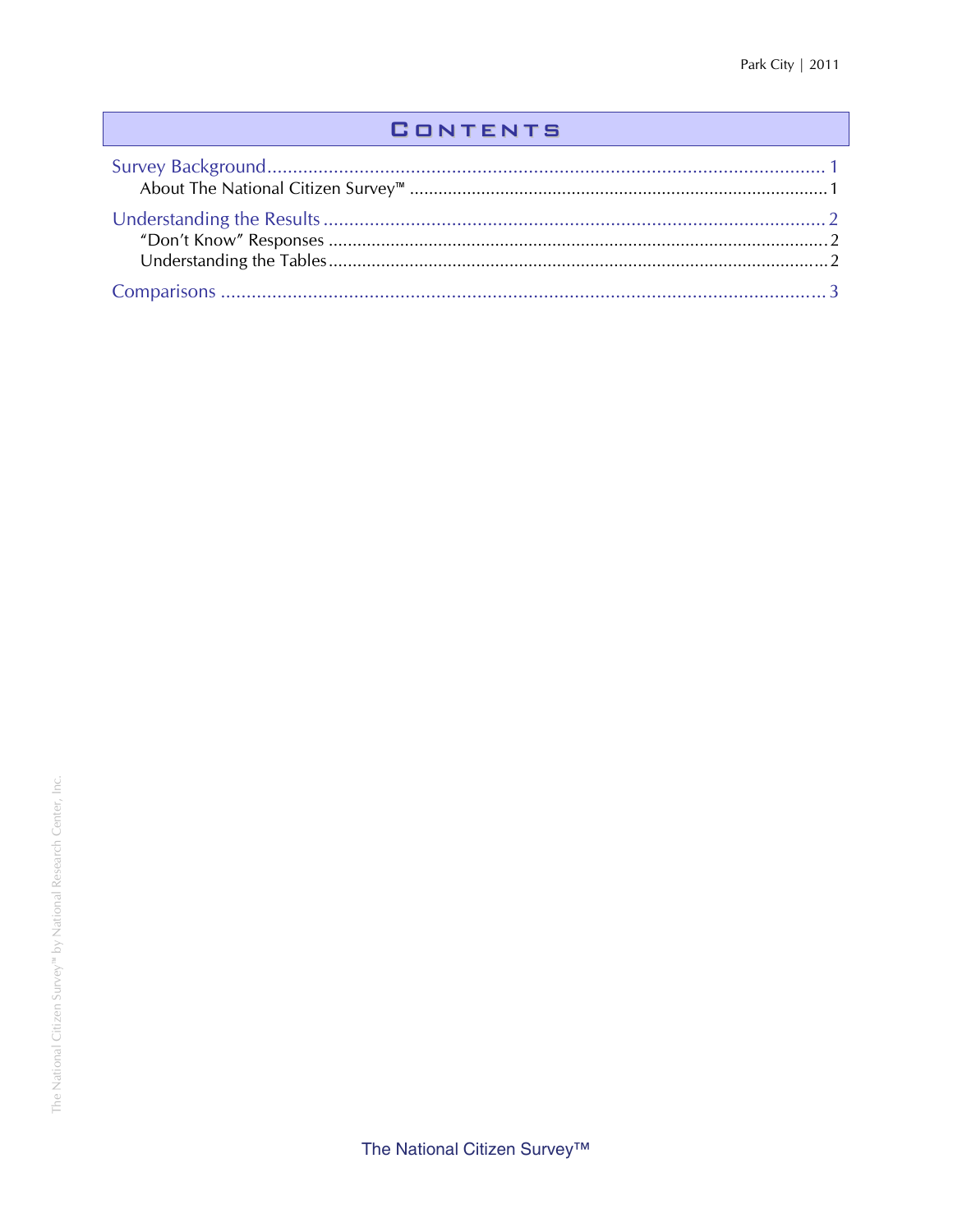# Survey Background

#### ABOUT THE NATIONAL CITIZEN SURVEY<sup>™</sup>

The National Citizen Survey™ (The NCS™) is a collaborative effort between National Research Center, Inc. (NRC) and the International City/County Management Association (ICMA).

The survey and its administration are standardized to assure high quality survey methods and comparable results across The National Citizen Survey™ jurisdictions. Participating households are selected at random and the household member who responds is selected without bias. Multiple mailings give each household more than one chance to participate with self-addressed and postage paid envelopes. Results are statistically weighted to reflect the proper demographic composition of the entire community.

The National Citizen Survey™ customized for this jurisdiction was developed in close cooperation with local jurisdiction staff. Park City staff selected items from a menu of questions about services and community problems; they defined the jurisdiction boundaries NRC used for sampling; and they provided the appropriate letterhead and signatures for mailings. Park City staff also determined local interest in a variety of add-on options to The National Citizen Survey™ Basic Service.

One of the add-on options that Park City chose was to have crosstabulations of evaluative questions 1-21 by demographic questions D3 (length of residency in Park City), D5 (rent or own), D9 (annual household income) and D12 (age of respondent).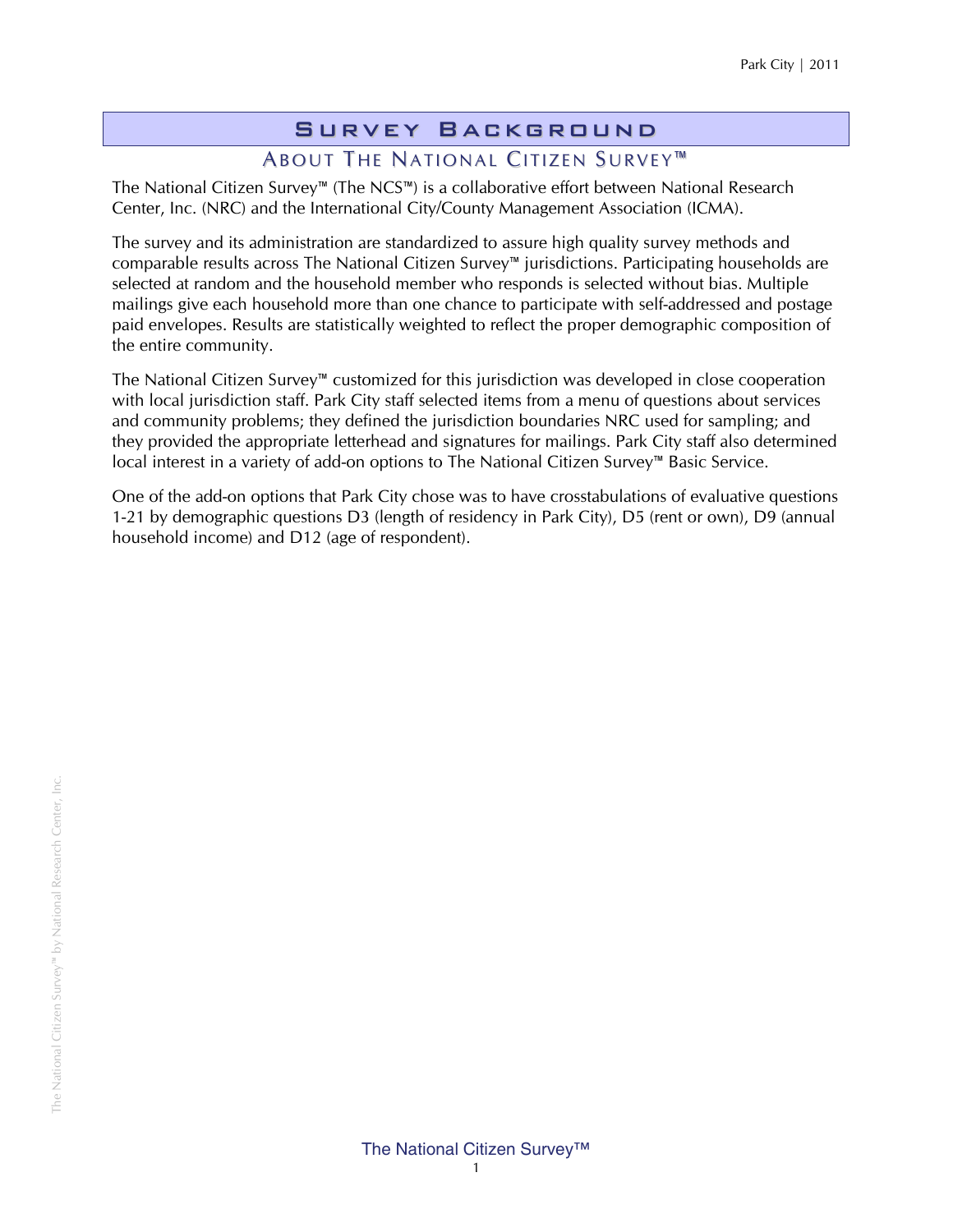#### Understanding the Results "DON'T KNOW" RESPONSES

On many of the questions in the survey respondents may answer "don't know." The proportion of respondents giving this reply is shown in the full set of responses included in Appendix A. However, these responses have been removed from the analyses presented in the body of the report. In other words, the tables and graphs display the responses from respondents who had an opinion about a specific item.

#### UNDERSTANDING THE TABLES

In this report, comparisons between demographic subgroups are shown. For most of the questions, we have shown only one number for each question. We have summarized responses to show only the proportion of respondents giving a certain answer; for example, the percent of respondents who rated the quality of life as "excellent" or "good", or the percent of respondents who felt the rate of growth was "about right."

ANOVA and chi-square tests of significance were applied to these comparisons of survey questions by demographic subgroups. A "p-value" of 0.05 or less indicates that there is less than a 5% probability that differences observed between subgroups are due to chance; or in other words, a greater than 95% probability that the differences observed are "real." Where differences were statistically significant, they are marked in grey.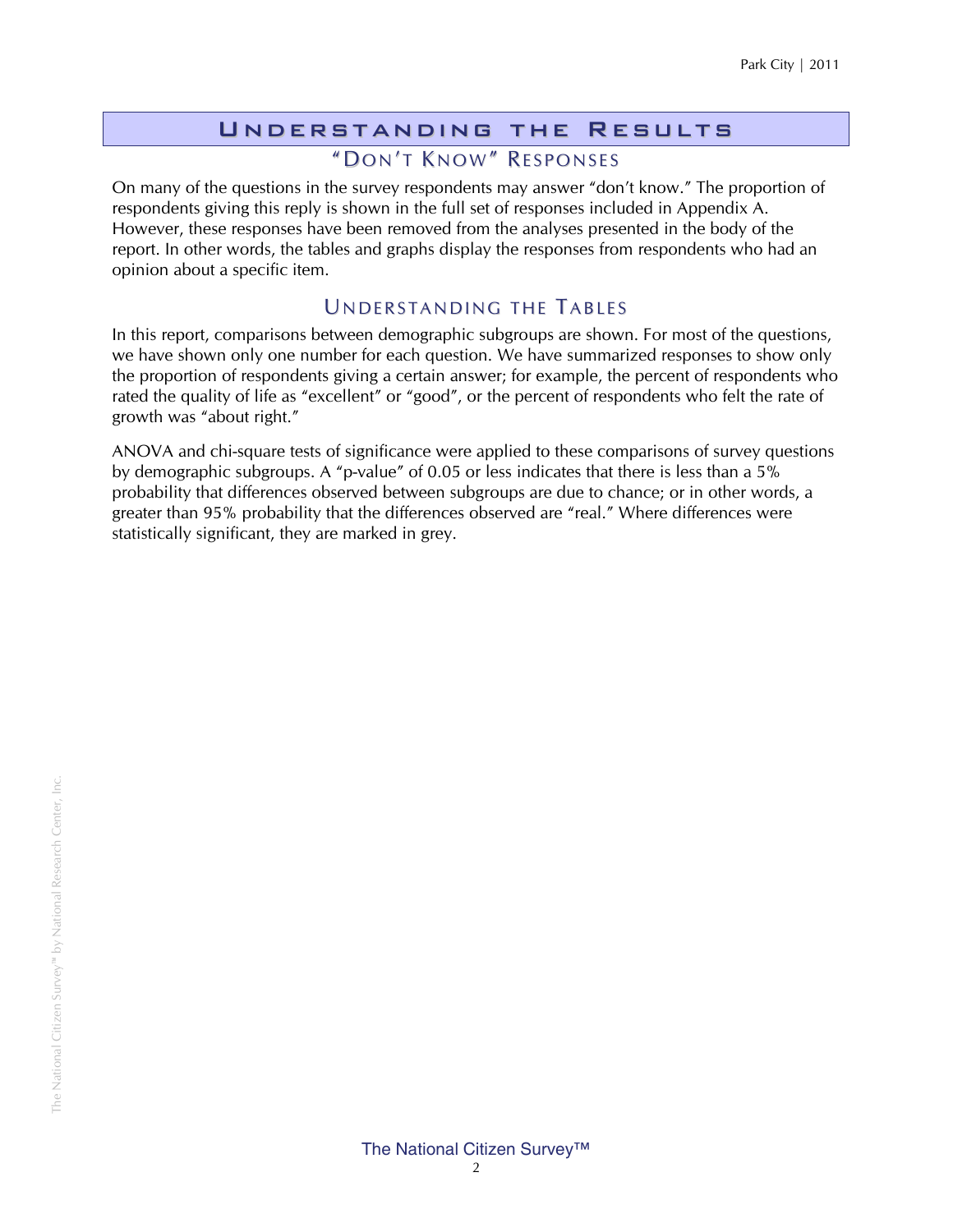#### Comparisons

Cells shaded grey indicate statistically significant differences between subgroups.

|                                                                           |                          |                     |                                    |         |      |                    |         |                     | Question 1: Quality of Life (Percent "excellent" or "good") |                                |         |           |              |       |                |
|---------------------------------------------------------------------------|--------------------------|---------------------|------------------------------------|---------|------|--------------------|---------|---------------------|-------------------------------------------------------------|--------------------------------|---------|-----------|--------------|-------|----------------|
| Please rate each                                                          |                          |                     | Length of residency in Park City   |         |      | <b>Rent or own</b> |         |                     |                                                             | <b>Annual household income</b> |         |           |              | Age   |                |
| of the following<br>aspects of<br>quality of life in<br><b>Park City:</b> | 5<br>vears<br>or<br>less | 6 to<br>20<br>vears | <b>More</b><br>than<br>20<br>vears | Overall | Rent | Own                | Overall | \$49,999<br>or less | \$50,000<br>to<br>\$99,999                                  | \$100,000<br>or more           | Overall | $18 - 34$ | $35 -$<br>54 | $55+$ | <b>Overall</b> |
| Park City as a<br>place to live                                           | 100%                     | 99%                 | 98%                                | 99%     | 100% | 99%                | 99%     | 100%                | 100%                                                        | 99%                            | 99%     | 100%      | 99%          | 98%   | 99%            |
| Your<br>neighborhood as<br>a place to live                                | 83%                      | 92%                 | 96%                                | 91%     | 81%  | 96%                | 90%     | 77%                 | 98%                                                         | 95%                            | 90%     | 86%       | 93%          | 96%   | 91%            |
| Park City as a<br>place to raise<br>children                              | 91%                      | 89%                 | 92%                                | 90%     | 82%  | 95%                | 90%     | 76%                 | 96%                                                         | 97%                            | 90%     | 87%       | 93%          | 91%   | 90%            |
| Park City as a<br>place to work                                           | 81%                      | 68%                 | 70%                                | 72%     | 83%  | 64%                | 73%     | 78%                 | 73%                                                         | 71%                            | 74%     | 78%       | 67%          | 69%   | 72%            |
| Park City as a<br>place to retire                                         | 82%                      | 85%                 | 66%                                | 79%     | 79%  | 79%                | 79%     | 77%                 | 75%                                                         | 85%                            | 80%     | 85%       | 75%          | 77%   | 79%            |
| The overall<br>quality of life in<br>Park City                            | 99%                      | 98%                 | 95%                                | 97%     | 98%  | 97%                | 97%     | 95%                 | 98%                                                         | 99%                            | 98%     | 100%      | 96%          | 96%   | 97%            |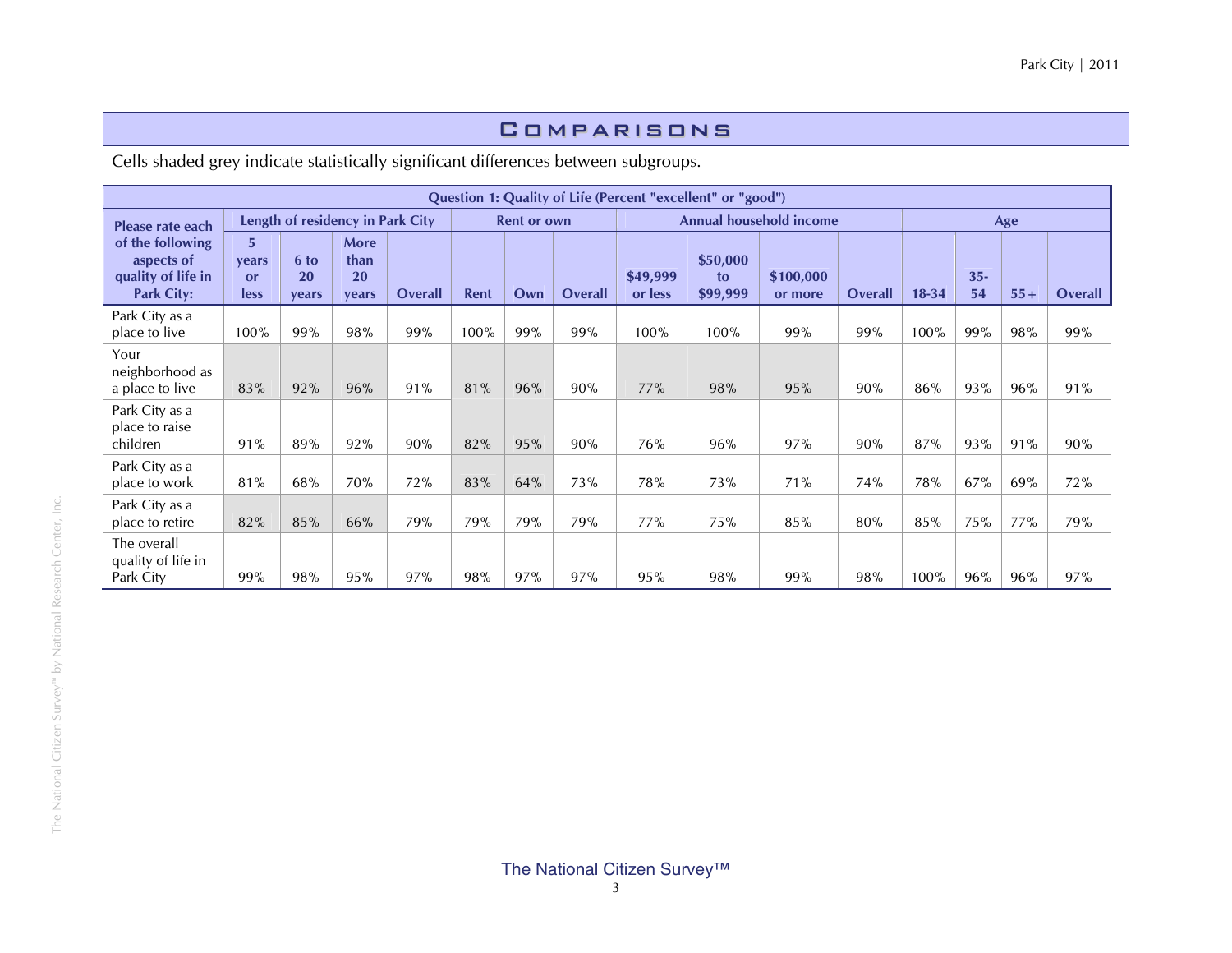|                                                                                               |                                              |                     |                                           |                |             |                    |                |                     | Question 2: Community Characteristics (Percent "excellent" or "good") |                                |         |       |             |       |                |
|-----------------------------------------------------------------------------------------------|----------------------------------------------|---------------------|-------------------------------------------|----------------|-------------|--------------------|----------------|---------------------|-----------------------------------------------------------------------|--------------------------------|---------|-------|-------------|-------|----------------|
| Please rate each                                                                              |                                              |                     | Length of residency in Park City          |                |             | <b>Rent or own</b> |                |                     |                                                                       | <b>Annual household income</b> |         |       |             | Age   |                |
| of the following<br>characteristics as<br>they relate to<br>Park City as a<br>whole:          | 5 <sup>5</sup><br>vears<br><b>or</b><br>less | 6 to<br>20<br>vears | <b>More</b><br>than<br><b>20</b><br>vears | <b>Overall</b> | <b>Rent</b> | Own                | <b>Overall</b> | \$49,999<br>or less | \$50,000<br>to<br>\$99,999                                            | \$100,000<br>or more           | Overall | 18-34 | $35-$<br>54 | $55+$ | <b>Overall</b> |
| Sense of<br>community                                                                         | 92%                                          | 86%                 | 81%                                       | 86%            | 89%         | 85%                | 87%            | 89%                 | 88%                                                                   | 83%                            | 86%     | 89%   | 84%         | 87%   | 87%            |
| Openness and<br>acceptance of the<br>community<br>towards people<br>of diverse<br>backgrounds | 64%                                          | 74%                 | 62%                                       | 68%            | 64%         | 71%                | 68%            | 72%                 | 57%                                                                   | 73%                            | 68%     | 60%   | 73%         | 74%   | 68%            |
| Overall<br>appearance of<br>Park City                                                         | 99%                                          | 97%                 | 94%                                       | 97%            | 100%        | 96%                | 97%            | 98%                 | 98%                                                                   | 96%                            | 97%     | 100%  | 97%         | 94%   | 97%            |
| Cleanliness of<br>Park City                                                                   | 98%                                          | 93%                 | 89%                                       | 93%            | 100%        | 90%                | 94%            | 96%                 | 91%                                                                   | 94%                            | 94%     | 98%   | 92%         | 89%   | 94%            |
| Overall quality of<br>new<br>development in<br>Park City                                      | 55%                                          | 71%                 | 46%                                       | 60%            | 61%         | 58%                | 59%            | 59%                 | 52%                                                                   | 66%                            | 60%     | 57%   | 62%         | 60%   | 59%            |
| Variety of<br>housing options                                                                 | 30%                                          | 48%                 | 39%                                       | 40%            | 34%         | 44%                | 40%            | 39%                 | 27%                                                                   | 50%                            | 40%     | 38%   | 35%         | 48%   | 40%            |
| Overall quality of<br>business and<br>service<br>establishments in<br>Park City               | 68%                                          | 73%                 | 73%                                       | 72%            | 74%         | 69%                | 71%            | 67%                 | 78%                                                                   | 70%                            | 72%     | 65%   | 72%         | 82%   | 72%            |
| Shopping<br>opportunities                                                                     | 46%                                          | 75%                 | 63%                                       | 63%            | 58%         | 66%                | 63%            | 60%                 | 66%                                                                   | 63%                            | 63%     | 61%   | 59%         | 71%   | 63%            |
| Opportunities to<br>attend cultural<br>activities                                             | 65%                                          | 72%                 | 92%                                       | 75%            | 65%         | 81%                | 75%            | 62%                 | 81%                                                                   | 80%                            | 75%     | 56%   | 86%         | 92%   | 75%            |
| Recreational<br>opportunities                                                                 | 100%                                         | 98%                 | 98%                                       | 98%            | 98%         | 98%                | 98%            | 97%                 | 98%                                                                   | 100%                           | 99%     | 100%  | 98%         | 97%   | 98%            |

The National Citizen Survey™ by National Research Center, Inc.

## The National Citizen Survey™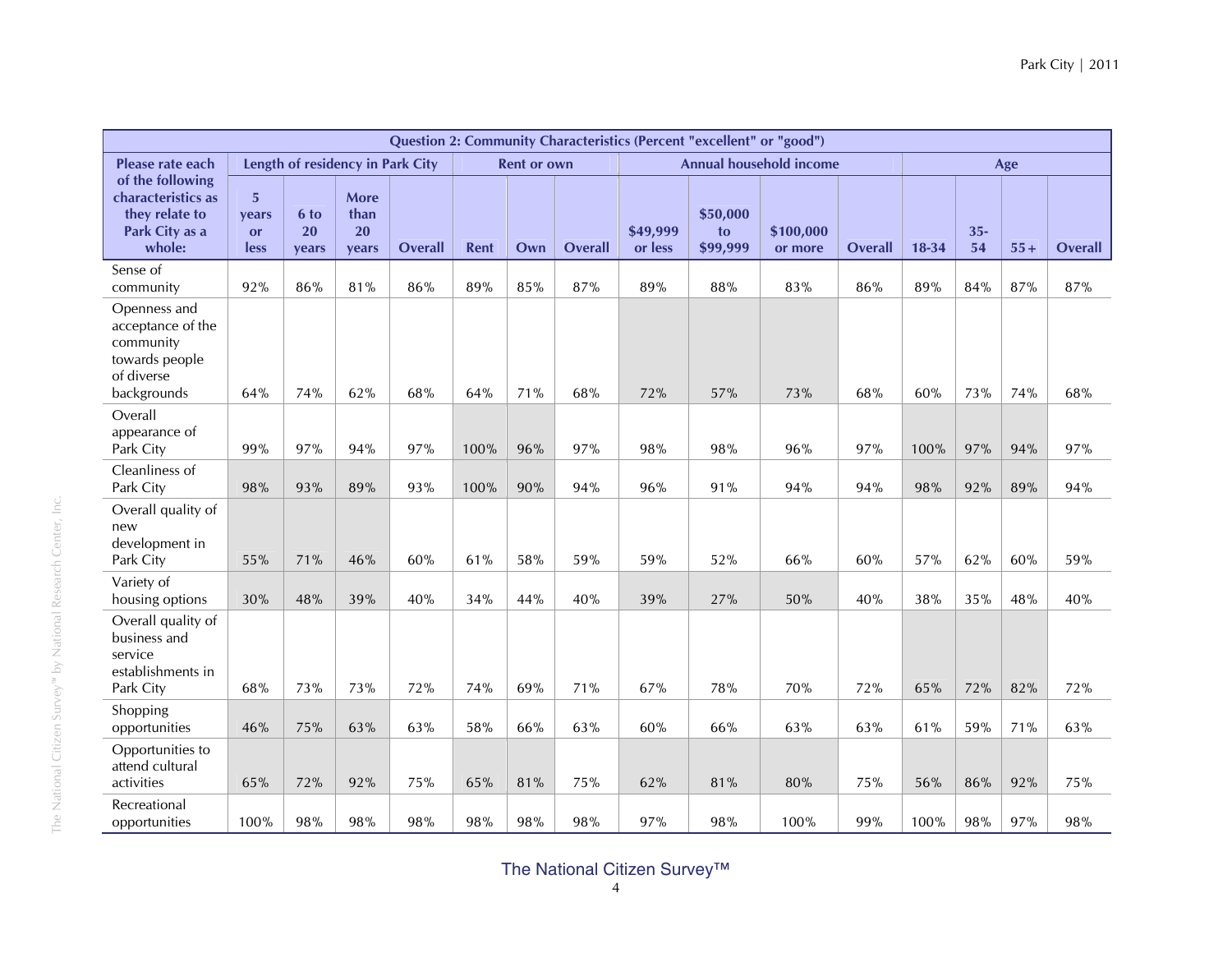|                                                                                          |                                              |                     |                                    |                |      |                    |                |                     | Question 2: Community Characteristics (Percent "excellent" or "good") |                                |                |       |              |       |                |
|------------------------------------------------------------------------------------------|----------------------------------------------|---------------------|------------------------------------|----------------|------|--------------------|----------------|---------------------|-----------------------------------------------------------------------|--------------------------------|----------------|-------|--------------|-------|----------------|
| Please rate each                                                                         |                                              |                     | Length of residency in Park City   |                |      | <b>Rent or own</b> |                |                     |                                                                       | <b>Annual household income</b> |                |       |              | Age   |                |
| of the following<br>characteristics as<br>they relate to<br>Park City as a<br>whole:     | 5 <sup>1</sup><br>vears<br><b>or</b><br>less | 6 to<br>20<br>years | <b>More</b><br>than<br>20<br>years | <b>Overall</b> | Rent | Own                | <b>Overall</b> | \$49,999<br>or less | \$50,000<br>to<br>\$99,999                                            | \$100,000<br>or more           | <b>Overall</b> | 18-34 | $35 -$<br>54 | $55+$ | <b>Overall</b> |
| Employment<br>opportunities                                                              | 52%                                          | 38%                 | 39%                                | 42%            | 56%  | 32%                | 43%            | 53%                 | 41%                                                                   | 36%                            | 43%            | 50%   | 41%          | 32%   | 43%            |
| Educational<br>opportunities                                                             | 45%                                          | 65%                 | 73%                                | 61%            | 56%  | 63%                | 60%            | 64%                 | 58%                                                                   | 62%                            | 61%            | 52%   | 65%          | 70%   | 61%            |
| Opportunities to<br>participate in<br>social events and<br>activities                    | 79%                                          | 94%                 | 89%                                | 88%            | 83%  | 92%                | 88%            | 83%                 | 94%                                                                   | 91%                            | 89%            | 86%   | 91%          | 89%   | 88%            |
| Opportunities to<br>participate in<br>religious or<br>spiritual events<br>and activities | 69%                                          | 89%                 | 89%                                | 86%            | 79%  | 88%                | 85%            | 89%                 | 84%                                                                   | 84%                            | 86%            | 75%   | 88%          | 91%   | 86%            |
| Opportunities to<br>volunteer                                                            | 70%                                          | 96%                 | 98%                                | 90%            | 78%  | 97%                | 90%            | 84%                 | 92%                                                                   | 93%                            | 90%            | 81%   | 95%          | 96%   | 90%            |
| Opportunities to<br>participate in<br>community<br>matters                               | 75%                                          | 89%                 | 83%                                | 84%            | 80%  | 86%                | 84%            | 78%                 | 85%                                                                   | 89%                            | 85%            | 80%   | 89%          | 85%   | 85%            |
| Ease of car travel<br>in Park City                                                       | 80%                                          | 73%                 | 72%                                | 75%            | 80%  | 71%                | 75%            | 75%                 | 68%                                                                   | 78%                            | 75%            | 76%   | 71%          | 77%   | 74%            |
| Ease of bus travel<br>in Park City                                                       | 97%                                          | 93%                 | 90%                                | 93%            | 95%  | 92%                | 93%            | 90%                 | 98%                                                                   | 93%                            | 93%            | 97%   | 90%          | 91%   | 93%            |
| Ease of bicycle<br>travel in Park City                                                   | 97%                                          | 95%                 | 87%                                | 94%            | 97%  | 92%                | 94%            | 94%                 | 97%                                                                   | 93%                            | 94%            | 100%  | 90%          | 88%   | 94%            |
| Ease of walking<br>in Park City                                                          | 91%                                          | 94%                 | 87%                                | 92%            | 95%  | 90%                | 92%            | 88%                 | 95%                                                                   | 92%                            | 92%            | 97%   | 87%          | 89%   | 92%            |
| Availability of<br>paths and<br>walking trails                                           | 97%                                          | 94%                 | 90%                                | 94%            | 96%  | 92%                | 94%            | 97%                 | 89%                                                                   | 95%                            | 94%            | 94%   | 94%          | 92%   | 94%            |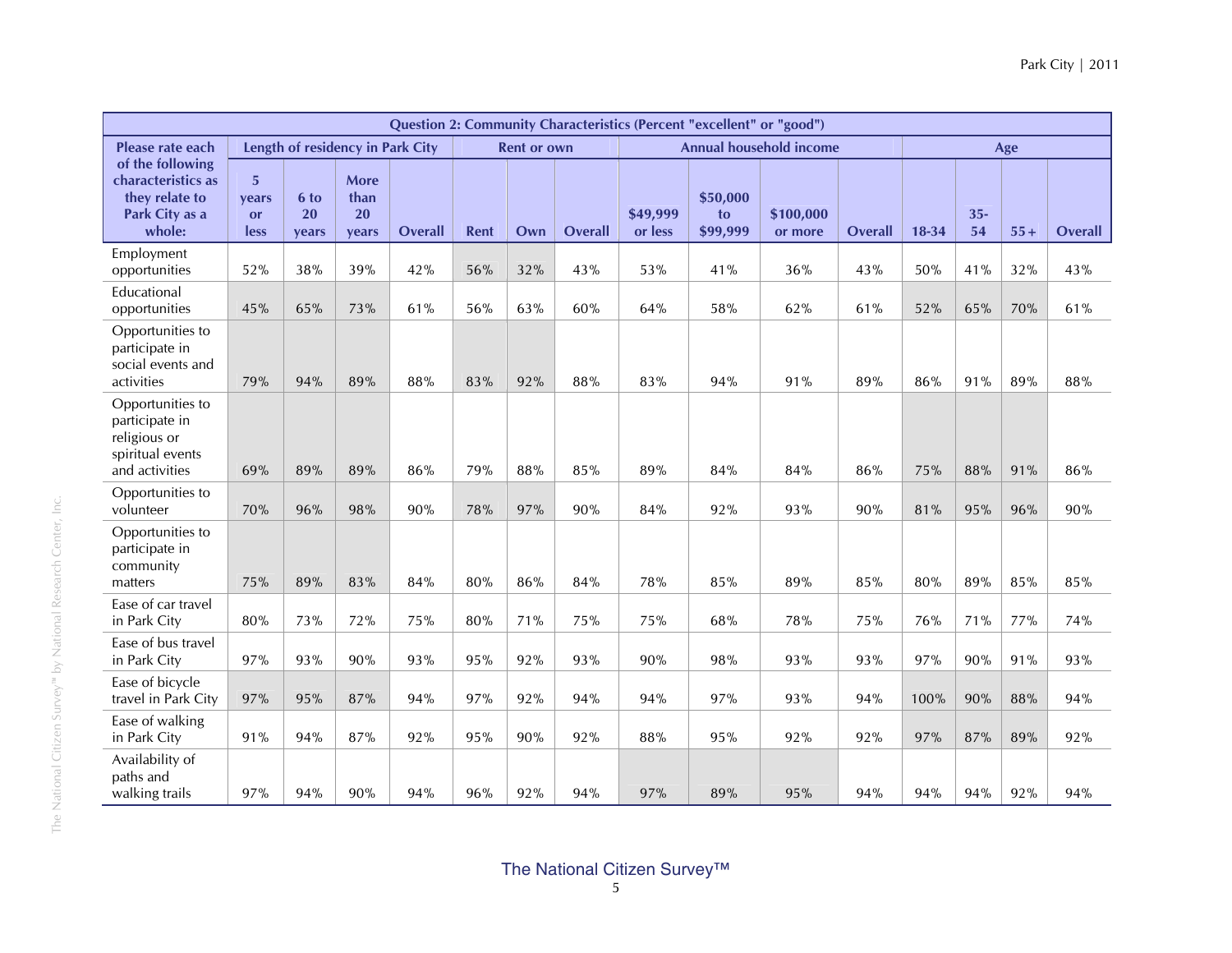|                                                                                      |                                               |                     |                                  |                |      |                    |                |                     | <b>Question 2: Community Characteristics (Percent "excellent" or "good")</b> |                                |                |       |              |       |         |
|--------------------------------------------------------------------------------------|-----------------------------------------------|---------------------|----------------------------------|----------------|------|--------------------|----------------|---------------------|------------------------------------------------------------------------------|--------------------------------|----------------|-------|--------------|-------|---------|
| Please rate each                                                                     |                                               |                     | Length of residency in Park City |                |      | <b>Rent or own</b> |                |                     |                                                                              | <b>Annual household income</b> |                |       |              | Age   |         |
| of the following<br>characteristics as<br>they relate to<br>Park City as a<br>whole: | $5\overline{5}$<br>vears<br><b>or</b><br>less | 6 to<br>20<br>years | More<br>than<br>20<br>years      | <b>Overall</b> | Rent | Own                | <b>Overall</b> | \$49,999<br>or less | \$50,000<br>to<br>\$99,999                                                   | \$100,000<br>or more           | <b>Overall</b> | 18-34 | $35 -$<br>54 | $55+$ | Overall |
| Traffic flow on<br>major streets                                                     | 76%                                           | 64%                 | 64%                              | 68%            | 76%  | 62%                | 68%            | 73%                 | 54%                                                                          | 74%                            | 68%            | 75%   | 60%          | 66%   | 67%     |
| Amount of public<br>parking                                                          | 51%                                           | 71%                 | 46%                              | 59%            | 65%  | 55%                | 59%            | 65%                 | 57%                                                                          | 57%                            | 59%            | 67%   | 54%          | 52%   | 59%     |
| Availability of<br>affordable quality<br>housing                                     | 20%                                           | 31%                 | 25%                              | 26%            | 18%  | 32%                | 26%            | 26%                 | 26%                                                                          | 27%                            | 26%            | 18%   | 34%          | 29%   | 26%     |
| Availability of<br>affordable quality<br>child care                                  | 24%                                           | 32%                 | 32%                              | 30%            | 10%  | 42%                | 29%            | 19%                 | 25%                                                                          | 43%                            | 30%            | 10%   | 47%          | 42%   | 30%     |
| Availability of<br>affordable quality<br>health care                                 | 70%                                           | 64%                 | 79%                              | 69%            | 66%  | 70%                | 68%            | 62%                 | 69%                                                                          | 73%                            | 68%            | 62%   | 66%          | 82%   | 69%     |
| Availability of<br>preventive health<br>services                                     | 79%                                           | 71%                 | 79%                              | 75%            | 71%  | 77%                | 75%            | 66%                 | 75%                                                                          | 82%                            | 75%            | 68%   | 74%          | 86%   | 75%     |
| Air quality                                                                          | 95%                                           | 93%                 | 86%                              | 92%            | 92%  | 91%                | 92%            | 87%                 | 97%                                                                          | 93%                            | 92%            | 89%   | 94%          | 94%   | 92%     |
| Quality of overall<br>natural<br>environment in<br>Park City                         | 96%                                           | 97%                 | 86%                              | 94%            | 92%  | 95%                | 94%            | 85%                 | 97%                                                                          | 98%                            | 94%            | 93%   | 93%          | 96%   | 94%     |
| Overall image or<br>reputation of Park<br>City                                       | 100%                                          | 97%                 | 88%                              | 96%            | 95%  | 96%                | 96%            | 93%                 | 98%                                                                          | 97%                            | 96%            | 96%   | 95%          | 95%   | 96%     |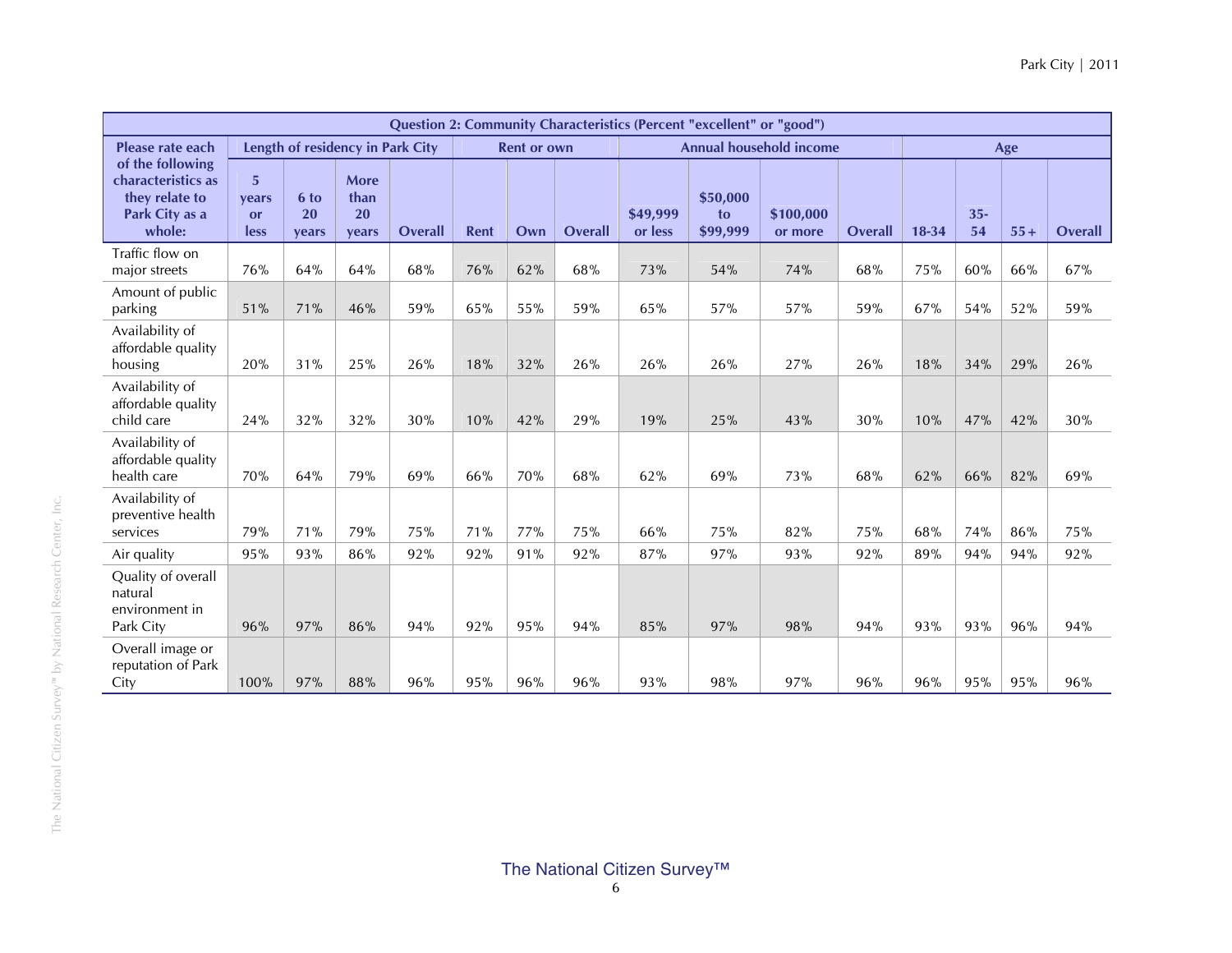|                                                                                             |                                                                                                                        |     |                                  |     |     |                    |                | <b>Question 3: Growth (Percent of respondents)</b> |                            |                                |                |              |              |       |                |
|---------------------------------------------------------------------------------------------|------------------------------------------------------------------------------------------------------------------------|-----|----------------------------------|-----|-----|--------------------|----------------|----------------------------------------------------|----------------------------|--------------------------------|----------------|--------------|--------------|-------|----------------|
| <b>Please rate the</b>                                                                      |                                                                                                                        |     | Length of residency in Park City |     |     | <b>Rent or own</b> |                |                                                    |                            | <b>Annual household income</b> |                |              |              | Age   |                |
| speed of growth<br>in the following<br>categories in Park<br>City over the past<br>2 years: | <b>More</b><br>5<br>than<br>6 to<br>vears<br>20<br><b>20</b><br>$\alpha$ r<br><b>Overall</b><br>less<br>vears<br>vears |     |                                  |     |     | Own                | <b>Overall</b> | \$49,999<br>or less                                | \$50,000<br>to<br>\$99,999 | \$100,000<br>or more           | <b>Overall</b> | $18 -$<br>34 | $35 -$<br>54 | $55+$ | <b>Overall</b> |
| Population<br>growth too fast                                                               | 72%                                                                                                                    | 59% | 51%                              | 61% | 69% | 57%                | 62%            | 71%                                                | 59%                        | 55%                            | 61%            | 77%          | 50%          | 48%   | 61%            |
| Retail growth too<br>slow                                                                   | 18%                                                                                                                    | 15% | 19%                              | 17% | 13% | 20%                | 17%            | 16%                                                | 16%                        | 19%                            | 17%            | 18%          | 18%          | 14%   | 17%            |
| Jobs growth too<br>slow                                                                     | 49%                                                                                                                    | 60% | 81%                              | 62% | 52% | 71%                | 63%            | 58%                                                | 64%                        | 63%                            | 61%            | 51%          | 67%          | 79%   | 63%            |

|                                                                                           |                                                                                                                 |    |                                  |    |       |                    |                |                     | Question 4: Code Enforcement (Percent a "major" problem) |                                |                |             |              |       |                |
|-------------------------------------------------------------------------------------------|-----------------------------------------------------------------------------------------------------------------|----|----------------------------------|----|-------|--------------------|----------------|---------------------|----------------------------------------------------------|--------------------------------|----------------|-------------|--------------|-------|----------------|
|                                                                                           |                                                                                                                 |    | Length of residency in Park City |    |       | <b>Rent or own</b> |                |                     |                                                          | <b>Annual household income</b> |                |             |              | Age   |                |
|                                                                                           | <b>More</b><br>than<br>6 to<br>vears<br>20 <sup>1</sup><br><b>20</b><br>or<br>Overall<br>less<br>vears<br>vears |    |                                  |    |       | Own                | <b>Overall</b> | \$49,999<br>or less | \$50,000<br>to<br>\$99,999                               | \$100,000<br>or more           | <b>Overall</b> | $18-$<br>34 | $35 -$<br>54 | $55+$ | <b>Overall</b> |
| Run down<br>buildings, weed<br>lots or junk<br>vehicle a major<br>problem in Park<br>City | 0%                                                                                                              | 3% | $1\%$                            | 2% | $0\%$ | $2\%$              | 2%             | $1\%$               | $1\%$                                                    | 3%                             | 2%             | $0\%$       | 2%           | 3%    | $1\%$          |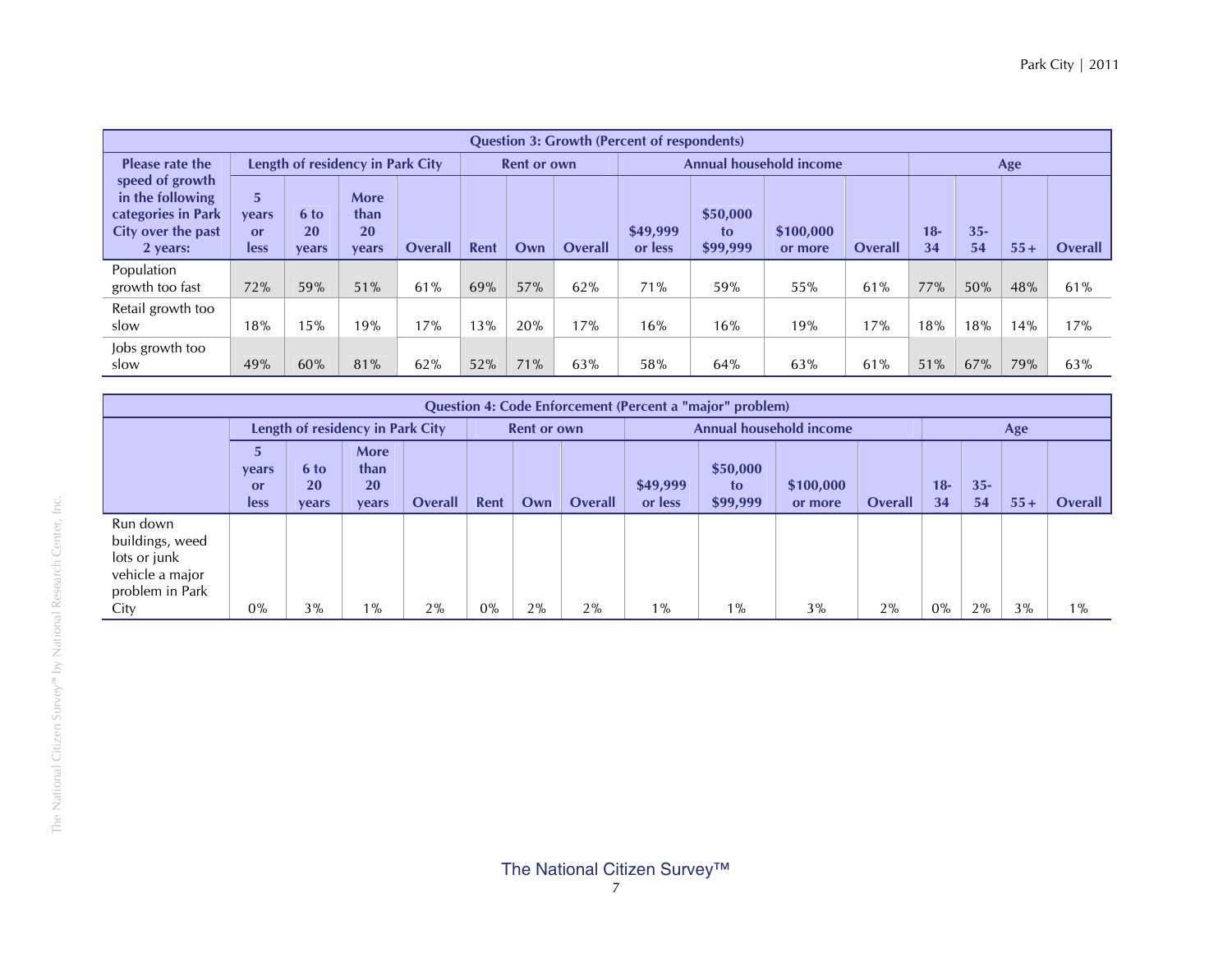|                                                                   |                                 |                     |                                    |                |      |                    |                |                     | <b>Question 5: Community Safety (Percent "very" or "somewhat" safe)</b> |                                |                |              |              |       |         |
|-------------------------------------------------------------------|---------------------------------|---------------------|------------------------------------|----------------|------|--------------------|----------------|---------------------|-------------------------------------------------------------------------|--------------------------------|----------------|--------------|--------------|-------|---------|
| <b>Please rate how</b>                                            |                                 |                     | Length of residency in Park City   |                |      | <b>Rent or own</b> |                |                     |                                                                         | <b>Annual household income</b> |                |              |              | Age   |         |
| safe or unsafe you<br>feel from the<br>following in Park<br>City: | 5<br><b>vears</b><br>or<br>less | 6 to<br>20<br>vears | More<br>than<br><b>20</b><br>vears | <b>Overall</b> | Rent | Own                | <b>Overall</b> | \$49,999<br>or less | \$50,000<br>to<br>\$99,999                                              | \$100,000<br>or more           | <b>Overall</b> | $18 -$<br>34 | $35 -$<br>54 | $55+$ | Overall |
| Violent crime<br>(e.g., rape, assault,<br>robbery)                | 91%                             | <b>98%</b>          | 95%                                | 95%            | 94%  | 96%                | 95%            | 88%                 | 99%                                                                     | 98%                            | 95%            | 97%          | 93%          | 95%   | 95%     |
| Property crimes<br>(e.g., burglary,<br>theft)                     | 88%                             | 85%                 | 88%                                | 87%            | 84%  | 88%                | 87%            | 76%                 | 91%                                                                     | 93%                            | 87%            | 85%          | 90%          | 86%   | 87%     |
| Environmental<br>hazards, including<br>toxic waste                | 83%                             | 76%                 | 75%                                | 78%            | 75%  | 79%                | 78%            | 70%                 | 79%                                                                     | 83%                            | 78%            | 83%          | 72%          | 76%   | 78%     |

|                                                       |                                              |                                  |                                    |                |             |                    |                |                     | Question 6: Personal Safety (Percent "very" or "somewhat" safe) |                         |                |             |              |       |                |
|-------------------------------------------------------|----------------------------------------------|----------------------------------|------------------------------------|----------------|-------------|--------------------|----------------|---------------------|-----------------------------------------------------------------|-------------------------|----------------|-------------|--------------|-------|----------------|
|                                                       |                                              | Length of residency in Park City |                                    |                |             | <b>Rent or own</b> |                |                     |                                                                 | Annual household income |                |             |              | Age   |                |
| <b>Please rate how</b><br>safe or unsafe<br>you feel: | $\overline{5}$<br><b>vears</b><br>or<br>less | 6 to<br>20<br>years              | <b>More</b><br>than<br>20<br>years | <b>Overall</b> | <b>Rent</b> | Own                | <b>Overall</b> | \$49,999<br>or less | \$50,000<br>to<br>\$99,999                                      | \$100,000<br>or more    | <b>Overall</b> | $18-$<br>34 | $35 -$<br>54 | $55+$ | <b>Overall</b> |
| In your<br>neighborhood<br>during the day             | 96%                                          | 100%                             | 98%                                | 98%            | 97%         | 99%                | 98%            | 98%                 | 95%                                                             | 99%                     | 98%            | 97%         | 99%          | 99%   | 98%            |
| In your<br>neighborhood<br>after dark                 | 87%                                          | 96%                              | 95%                                | 93%            | 87%         | 96%                | 93%            | 87%                 | 92%                                                             | 97%                     | 93%            | 90%         | 92%          | 97%   | 93%            |
| In Park City's<br>downtown area<br>during the day     | 96%                                          | 100%                             | 98%                                | 98%            | 97%         | 99%                | 98%            | 94%                 | 100%                                                            | 100%                    | 98%            | 97%         | 99%          | 98%   | 98%            |
| In Park City's<br>downtown area<br>after dark         | 91%                                          | 96%                              | 92%                                | 94%            | 95%         | 93%                | 94%            | 89%                 | 96%                                                             | 96%                     | 94%            | 97%         | 91%          | 93%   | 94%            |

The National Citizen Survey™ by National Research Center, Inc.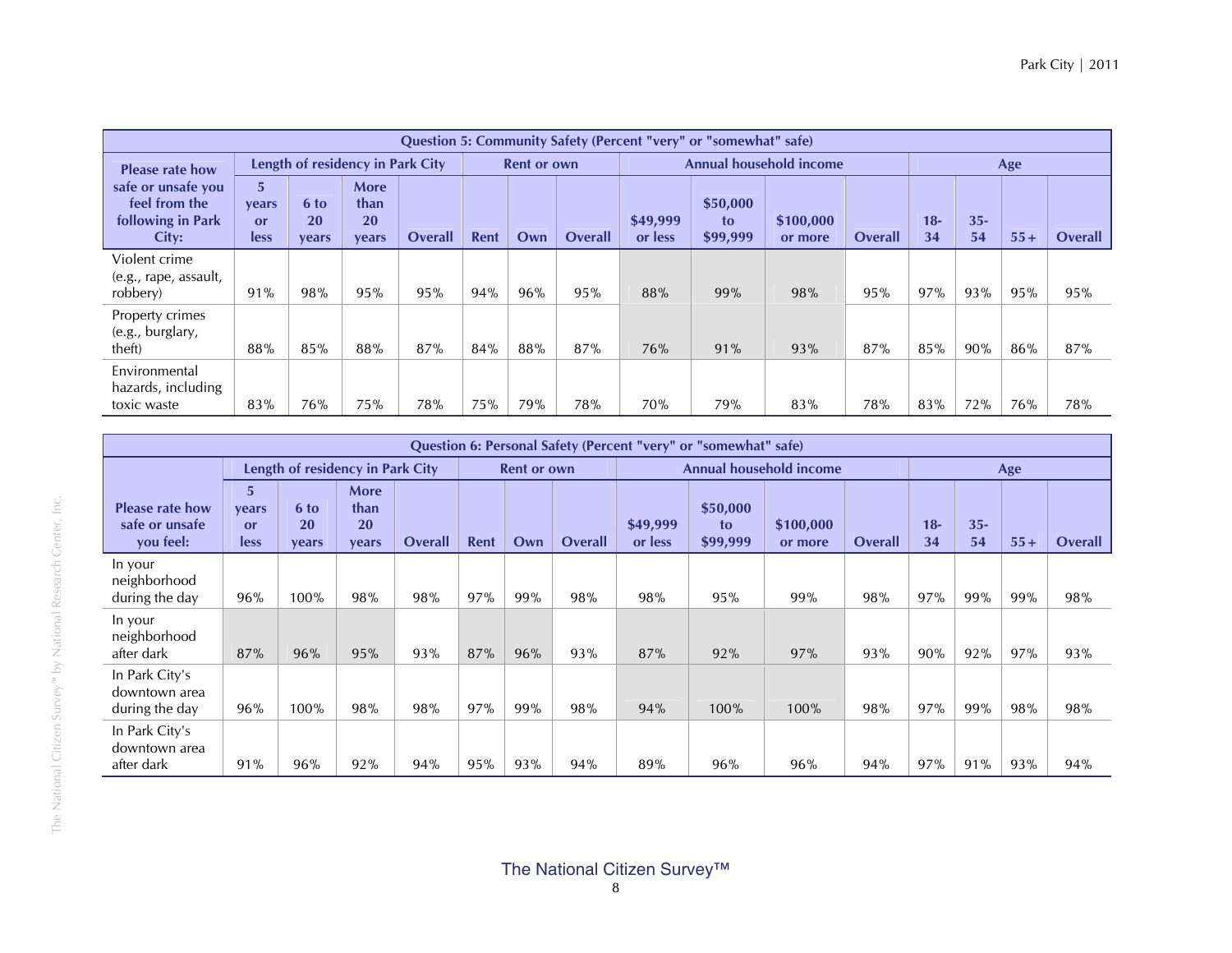|                                                                                                                       |                            |                            |                                           |                |             |                    |                |                     | Question 7: Contact with Police Department (Percent a "yes") |                                |                |              |             |       |                |
|-----------------------------------------------------------------------------------------------------------------------|----------------------------|----------------------------|-------------------------------------------|----------------|-------------|--------------------|----------------|---------------------|--------------------------------------------------------------|--------------------------------|----------------|--------------|-------------|-------|----------------|
|                                                                                                                       |                            |                            | Length of residency in Park City          |                |             | <b>Rent or own</b> |                |                     |                                                              | <b>Annual household income</b> |                |              |             | Age   |                |
|                                                                                                                       | vears<br>or<br><b>less</b> | 6 to<br><b>20</b><br>vears | <b>More</b><br>than<br><b>20</b><br>vears | <b>Overall</b> | <b>Rent</b> | Own                | <b>Overall</b> | \$49,999<br>or less | \$50,000<br>to<br>\$99,999                                   | \$100,000<br>or more           | <b>Overall</b> | $18 -$<br>34 | $35-$<br>54 | $55+$ | <b>Overall</b> |
| Have you had any<br>in-person or phone<br>contact with an<br>employee of the<br>Park City Police<br>Department within |                            |                            |                                           |                |             |                    |                |                     |                                                              |                                |                |              |             |       |                |
| the last 12 months?                                                                                                   | 58%                        | 48%                        | 52%                                       | 52%            | 54%         | 51%                | 52%            | 42%                 | 61%                                                          | 53%                            | 52%            | 62%          | 53%         | 34%   | 52%            |

|                                                                                                       |                            |                     |                                           |         |      |                    |                |                     |                            | <b>Question 8: Ratings of Contact with Police Department (Percent "excellent" or "good")</b> |         |             |              |       |                |
|-------------------------------------------------------------------------------------------------------|----------------------------|---------------------|-------------------------------------------|---------|------|--------------------|----------------|---------------------|----------------------------|----------------------------------------------------------------------------------------------|---------|-------------|--------------|-------|----------------|
|                                                                                                       |                            |                     | Length of residency in Park City          |         |      | <b>Rent or own</b> |                |                     |                            | <b>Annual household income</b>                                                               |         |             |              | Age   |                |
|                                                                                                       | vears<br>or<br><b>less</b> | 6 to<br>20<br>years | <b>More</b><br>than<br><b>20</b><br>vears | Overall | Rent | Own                | <b>Overall</b> | \$49,999<br>or less | \$50,000<br>to<br>\$99,999 | \$100,000<br>or more                                                                         | Overall | $18-$<br>34 | $35 -$<br>54 | $55+$ | <b>Overall</b> |
| What was your<br>overall impression<br>of your most<br>recent contact with<br>the Park City<br>Police |                            |                     |                                           |         |      |                    |                |                     |                            |                                                                                              |         |             |              |       |                |
| Department?                                                                                           | 88%                        | 73%                 | 74%                                       | 78%     | 72%  | 82%                | 78%            | 70%                 | 77%                        | 83%                                                                                          | 78%     | 81%         | 71%          | 85%   | 78%            |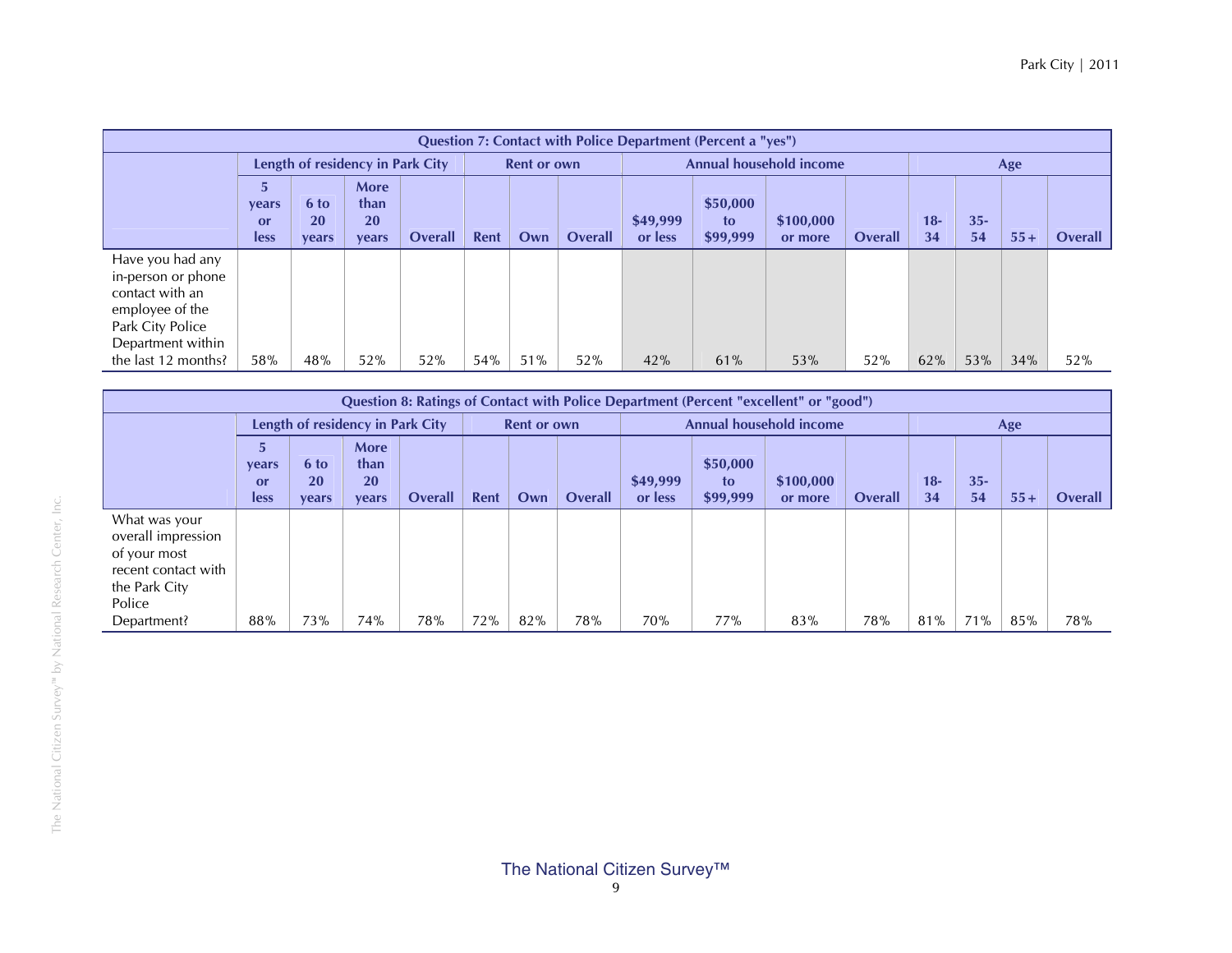|                                                                                                            |                           |                                   |                                    |         |      |                    |                |                     | Questions 9 and 10: Crime Victimization and Reporting (Percent "yes") |                                |         |           |              |       |                |
|------------------------------------------------------------------------------------------------------------|---------------------------|-----------------------------------|------------------------------------|---------|------|--------------------|----------------|---------------------|-----------------------------------------------------------------------|--------------------------------|---------|-----------|--------------|-------|----------------|
|                                                                                                            |                           | Length of residency in Park City  |                                    |         |      | <b>Rent or own</b> |                |                     |                                                                       | <b>Annual household income</b> |         |           |              | Age   |                |
|                                                                                                            | 5.<br>years<br>or<br>less | 6 to<br><b>20</b><br><b>vears</b> | <b>More</b><br>than<br>20<br>vears | Overall | Rent | Own                | <b>Overall</b> | \$49,999<br>or less | \$50,000<br>to<br>\$99,999                                            | \$100,000<br>or more           | Overall | $18 - 34$ | $35 -$<br>54 | $55+$ | <b>Overall</b> |
| During the past<br>12 months, were<br>you or anyone<br>in your<br>household the<br>victim of any<br>crime? | 15%                       | 6%                                | 10%                                | 10%     | 14%  | 7%                 | 10%            | 16%                 | 11%                                                                   | 4%                             | 10%     | 15%       | 6%           | 7%    | 10%            |
| If yes, was this<br>crime (these<br>crimes) reported<br>to the police?                                     | 91%                       | 100%                              | 59%                                | 84%     | 93%  | 76%                | 84%            | 91%                 | 87%                                                                   | 70%                            | 85%     | 100%      | 60%          | 66%   | 84%            |

|                                                                                                                                                     |                                                     |                            |                                           |                                  |      |                    |         |                     |                            | Question 11: Resident Behaviors (Percent at least once in past 12 months) |                |           |              |       |                |
|-----------------------------------------------------------------------------------------------------------------------------------------------------|-----------------------------------------------------|----------------------------|-------------------------------------------|----------------------------------|------|--------------------|---------|---------------------|----------------------------|---------------------------------------------------------------------------|----------------|-----------|--------------|-------|----------------|
| In the last 12                                                                                                                                      |                                                     |                            |                                           | Length of residency in Park City |      | <b>Rent or own</b> |         |                     |                            | Annual household income                                                   |                |           |              | Age   |                |
| months, about how<br>many times, if ever,<br>have you or other<br>household members<br>participated in the<br>following activities<br>in Park City? | 5 <sup>5</sup><br><b>vears</b><br>or<br><b>less</b> | 6 to<br><b>20</b><br>vears | <b>More</b><br>than<br><b>20</b><br>vears | <b>Overall</b>                   | Rent | Own                | Overall | \$49,999<br>or less | \$50,000<br>to<br>\$99,999 | \$100,000<br>or more                                                      | <b>Overall</b> | $18 - 34$ | $35 -$<br>54 | $55+$ | <b>Overall</b> |
| Used Park City<br>public libraries or<br>their services                                                                                             | 76%                                                 | 87%                        | 81%                                       | 82%                              | 74%  | 87%                | 82%     | 76%                 | 85%                        | 84%                                                                       | 82%            | 80%       | 83%          | 83%   | 82%            |
| Used Park City<br>recreation centers                                                                                                                | 77%                                                 | 89%                        | 78%                                       | 83%                              | 83%  | 83%                | 83%     | 88%                 | 77%                        | 83%                                                                       | 83%            | 80%       | 88%          | 81%   | 83%            |
| Participated in a<br>recreation program<br>or activity                                                                                              | 55%                                                 | 85%                        | 76%                                       | 74%                              | 70%  | 75%                | 73%     | 73%                 | 81%                        | <b>70%</b>                                                                | 74%            | 69%       | 85%          | 65%   | 74%            |
| Visited a<br>neighborhood park<br>or City park                                                                                                      | 97%                                                 | 95%                        | 96%                                       | 96%                              | 98%  | 94%                | 96%     | 96%                 | 97%                        | 96%                                                                       | 96%            | 100%      | 95%          | 91%   | 96%            |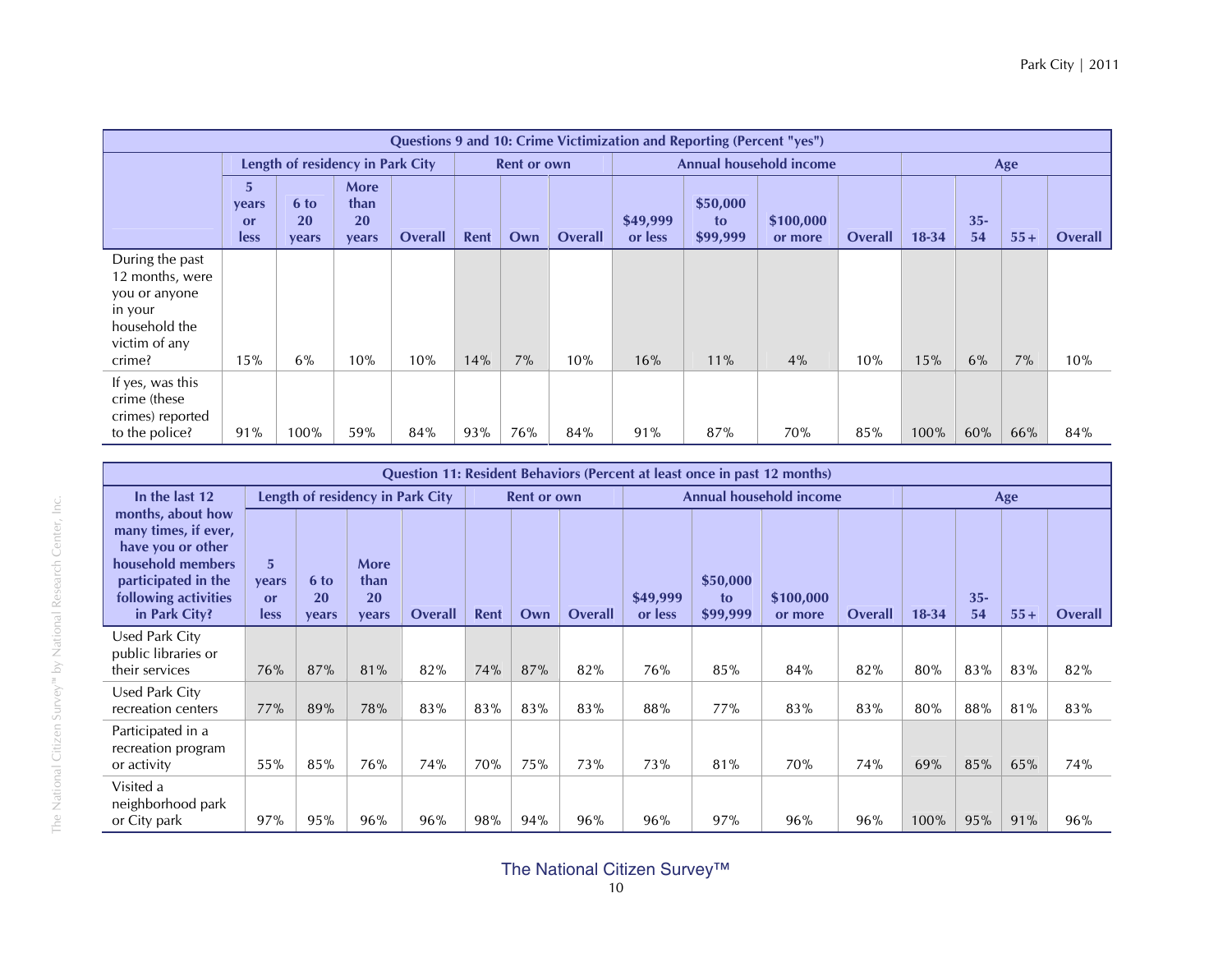|                                                                                                                                                     |                                 |                            |                                  |                |             |                    |                |                     |                            | Question 11: Resident Behaviors (Percent at least once in past 12 months) |                |         |              |       |                |
|-----------------------------------------------------------------------------------------------------------------------------------------------------|---------------------------------|----------------------------|----------------------------------|----------------|-------------|--------------------|----------------|---------------------|----------------------------|---------------------------------------------------------------------------|----------------|---------|--------------|-------|----------------|
| In the last 12                                                                                                                                      |                                 |                            | Length of residency in Park City |                |             | <b>Rent or own</b> |                |                     |                            | <b>Annual household income</b>                                            |                |         |              | Age   |                |
| months, about how<br>many times, if ever,<br>have you or other<br>household members<br>participated in the<br>following activities<br>in Park City? | 5<br>vears<br><b>or</b><br>less | 6 to<br><b>20</b><br>years | More<br>than<br>20<br>years      | <b>Overall</b> | <b>Rent</b> | Own                | <b>Overall</b> | \$49,999<br>or less | \$50,000<br>to<br>\$99,999 | \$100,000<br>or more                                                      | <b>Overall</b> | $18-34$ | $35 -$<br>54 | $55+$ | <b>Overall</b> |
| Ridden a local bus<br>within Park City                                                                                                              | 86%                             | 84%                        | 86%                              | 85%            | 91%         | 81%                | 85%            | 90%                 | 94%                        | 78%                                                                       | 86%            | 92%     | 85%          | 73%   | $85\%$         |
| Attended a meeting<br>of local elected<br>officials or other<br>local public meeting                                                                | 34%                             | 42%                        | 58%                              | 44%            | 34%         | 49%                | 44%            | 27%                 | 57%                        | 47%                                                                       | 44%            | 33%     | 51%          | 51%   | 44%            |
| Read Park City<br>Municipal<br>Newsletter                                                                                                           | 57%                             | 61%                        | 71%                              | 63%            | $60\%$      | 64%                | 62%            | 64%                 | 65%                        | 61%                                                                       | 63%            | 59%     | 67%          | 62%   | 62%            |
| Visited the Park City<br>Web site (at<br>www.parkcity.org)                                                                                          | 73%                             | 80%                        | 70%                              | 75%            | 69%         | 78%                | 75%            | 61%                 | 82%                        | 83%                                                                       | 76%            | 79%     | 78%          | 66%   | 75%            |
| Recycled used<br>paper, cans or<br>bottles from your<br>home                                                                                        | 82%                             | 93%                        | 93%                              | 90%            | 82%         | 94%                | 89%            | 81%                 | 92%                        | 95%                                                                       | 90%            | 89%     | 90%          | 89%   | 90%            |
| Volunteered your<br>time to some group<br>or activity in Park<br>City                                                                               | 63%                             | 77%                        | 69%                              | 71%            | 66%         | 74%                | 71%            | 71%                 | 71%                        | 72%                                                                       | 71%            | 70%     | 75%          | 65%   | 70%            |
| Participated in<br>religious or spiritual<br>activities in Park<br>City                                                                             | 20%                             | 47%                        | 34%                              | 35%            | 19%         | 46%                | 35%            | 30%                 | 25%                        | 44%                                                                       | 34%            | 18%     | 48%          | 49%   | 36%            |
| Participated in a<br>club or civic group<br>in Park City                                                                                            | 38%                             | 57%                        | 54%                              | 51%            | 35%         | 61%                | 51%            | 41%                 | 48%                        | 55%                                                                       | 49%            | 42%     | 55%          | 59%   | 51%            |
| Provided help to a<br>friend or neighbor                                                                                                            | 92%                             | 98%                        | 100%                             | 96%            | 95%         | 97%                | 96%            | 98%                 | 100%                       | 94%                                                                       | 97%            | 96%     | 97%          | 97%   | 96%            |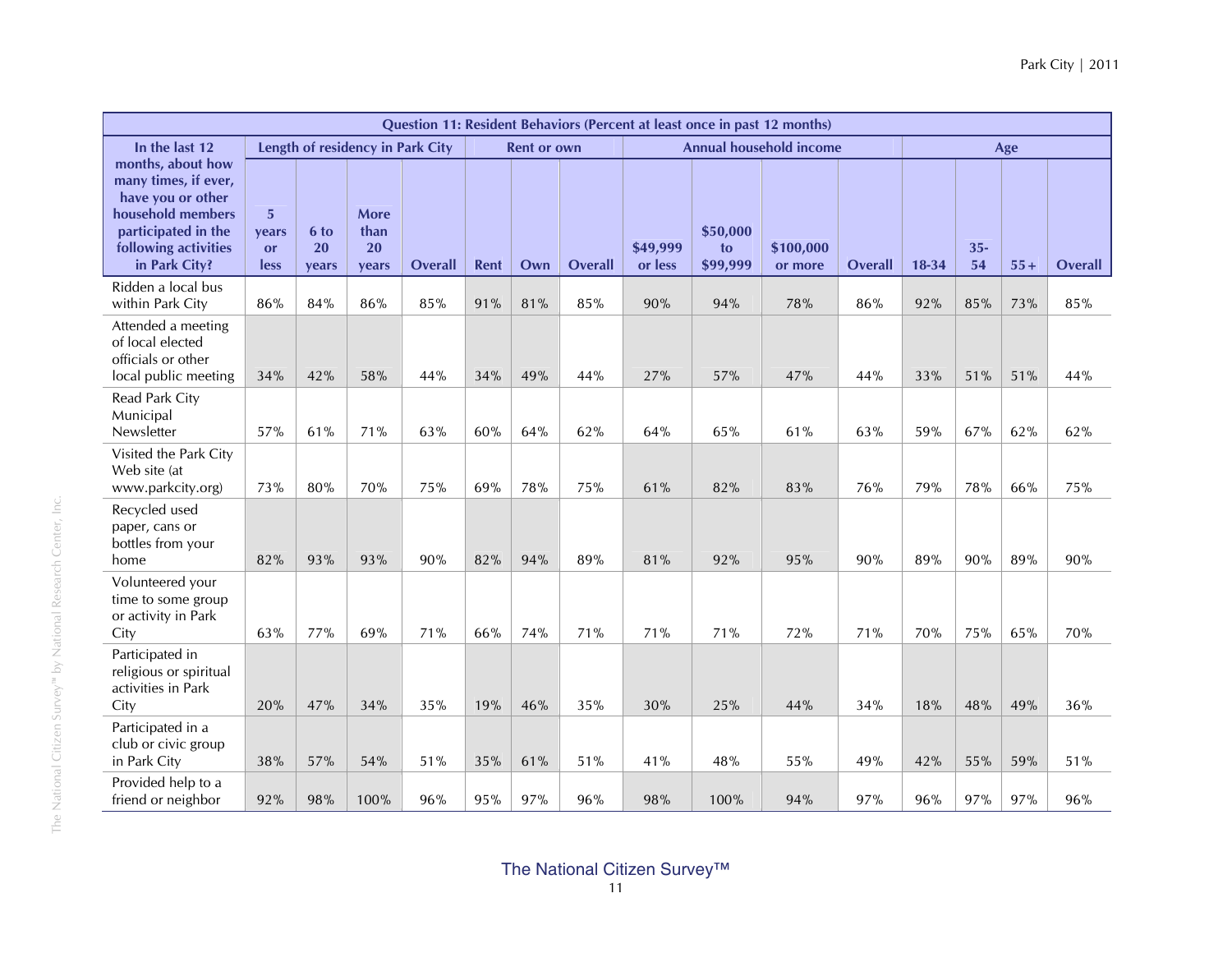|                                                             |                                                                                                      |     |                                  |     |      |                    |                |                     | Question 12: Neighborliness (Percent at least several times a week) |                         |                |              |              |       |                |
|-------------------------------------------------------------|------------------------------------------------------------------------------------------------------|-----|----------------------------------|-----|------|--------------------|----------------|---------------------|---------------------------------------------------------------------|-------------------------|----------------|--------------|--------------|-------|----------------|
|                                                             |                                                                                                      |     | Length of residency in Park City |     |      | <b>Rent or own</b> |                |                     |                                                                     | Annual household income |                |              |              | Age   |                |
|                                                             | More<br>5<br>than<br>6 to<br><b>20</b><br>20<br>years<br><b>Overall</b><br>or less<br>vears<br>vears |     |                                  |     | Rent | Own                | <b>Overall</b> | \$49,999<br>or less | \$50,000<br>to<br>\$99,999                                          | \$100,000<br>or more    | <b>Overall</b> | $18 -$<br>34 | $35 -$<br>54 | $55+$ | <b>Overall</b> |
| Visit with<br>neighbors at<br>least several<br>times a week | 43%                                                                                                  | 57% | 60%                              | 54% | 54%  | 53%                | 54%            | 61%                 | 64%                                                                 | 42%                     | 54%            | 52%          | 55%          | 55%   | 54%            |

|                                                                  |                                       |                            |                                    |         |      |                    |         |                     | Question 13: Service Quality (Percent "excellent" or "good") |                                |            |           |              |            |                |
|------------------------------------------------------------------|---------------------------------------|----------------------------|------------------------------------|---------|------|--------------------|---------|---------------------|--------------------------------------------------------------|--------------------------------|------------|-----------|--------------|------------|----------------|
| <b>Please rate the</b>                                           |                                       |                            | Length of residency in Park City   |         |      | <b>Rent or own</b> |         |                     |                                                              | <b>Annual household income</b> |            |           |              | Age        |                |
| quality of each of<br>the following<br>services in Park<br>City: | $\overline{5}$<br>vears<br>or<br>less | 6 to<br><b>20</b><br>vears | More<br>than<br><b>20</b><br>vears | Overall | Rent | Own                | Overall | \$49,999<br>or less | \$50,000<br>to<br>\$99,999                                   | \$100,000<br>or more           | Overall    | $18 - 34$ | $35 -$<br>54 | $55+$      | <b>Overall</b> |
| Police services                                                  | 82%                                   | 78%                        | 84%                                | 81%     | 70%  | 88%                | 81%     | 65%                 | 85%                                                          | 89%                            | 81%        | 72%       | 83%          | 92%        | 81%            |
| Fire services                                                    | 93%                                   | 94%                        | 97%                                | 94%     | 90%  | 97%                | 94%     | 86%                 | 99%                                                          | 98%                            | 94%        | 90%       | 98%          | 95%        | 94%            |
| Ambulance or<br>emergency<br>medical services                    | 92%                                   | 92%                        | 95%                                | 93%     | 89%  | 95%                | 93%     | 87%                 | 96%                                                          | 97%                            | 93%        | 90%       | 97%          | 92%        | 93%            |
| Crime prevention                                                 | 87%                                   | 77%                        | 84%                                | 82%     | 73%  | 89%                | 82%     | 66%                 | 83%                                                          | 94%                            | 82%        | 74%       | 85%          | 93%        | 82%            |
| Fire prevention<br>and education                                 | 77%                                   | 85%                        | 86%                                | 83%     | 79%  | 87%                | 84%     | 72%                 | 84%                                                          | 91%                            | 83%        | 80%       | 84%          | 87%        | 83%            |
| Municipal courts                                                 | 86%                                   | 59%                        | 75%                                | 72%     | 70%  | 74%                | 72%     | 66%                 | 71%                                                          | 79%                            | 72%        | 72%       | 74%          | <b>70%</b> | 72%            |
| Traffic<br>enforcement                                           | 77%                                   | 60%                        | 47%                                | 62%     | 62%  | 62%                | 62%     | 52%                 | 71%                                                          | 64%                            | 62%        | 66%       | 56%          | 64%        | 62%            |
| Street repair                                                    | 36%                                   | 44%                        | 25%                                | 37%     | 36%  | 37%                | 37%     | 40%                 | 31%                                                          | 39%                            | 37%        | 28%       | 42%          | 44%        | 37%            |
| Street cleaning                                                  | 83%                                   | 69%                        | 56%                                | 70%     | 76%  | 67%                | 70%     | 74%                 | 69%                                                          | 71%                            | 71%        | 73%       | 68%          | 67%        | 70%            |
| Street lighting                                                  | 71%                                   | 70%                        | 67%                                | 69%     | 64%  | 72%                | 69%     | 58%                 | 74%                                                          | 75%                            | <b>70%</b> | 66%       | 73%          | 69%        | 69%            |
| Snow removal                                                     | 76%                                   | 78%                        | 77%                                | 77%     | 75%  | 79%                | 77%     | 79%                 | 75%                                                          | 79%                            | 78%        | 70%       | 81%          | 83%        | 77%            |
| Sidewalk<br>maintenance                                          | 74%                                   | 68%                        | 56%                                | 66%     | 74%  | 62%                | 67%     | 66%                 | 68%                                                          | 67%                            | 67%        | 68%       | 67%          | 65%        | 67%            |
| Traffic signal<br>timing                                         | 67%                                   | 54%                        | 46%                                | 56%     | 63%  | 51%                | 56%     | 58%                 | 46%                                                          | 61%                            | 56%        | 56%       | 54%          | 59%        | 56%            |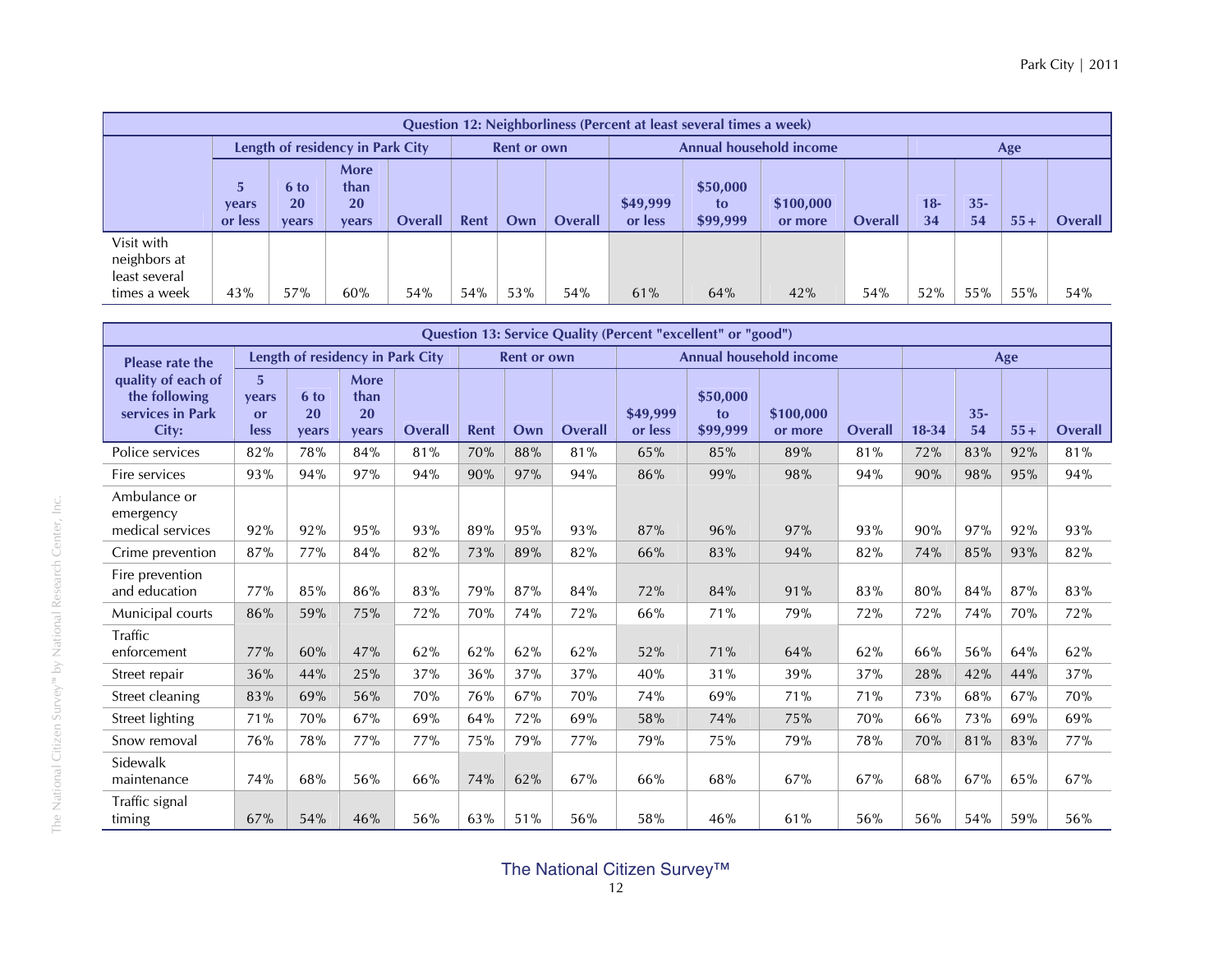|                                                                  |                                 |                     |                                    |                |             |                    |         |                     | <b>Question 13: Service Quality (Percent "excellent" or "good")</b> |                                |                |         |              |       |                |
|------------------------------------------------------------------|---------------------------------|---------------------|------------------------------------|----------------|-------------|--------------------|---------|---------------------|---------------------------------------------------------------------|--------------------------------|----------------|---------|--------------|-------|----------------|
| <b>Please rate the</b>                                           |                                 |                     | Length of residency in Park City   |                |             | <b>Rent or own</b> |         |                     |                                                                     | <b>Annual household income</b> |                |         |              | Age   |                |
| quality of each of<br>the following<br>services in Park<br>City: | 5<br>vears<br><b>or</b><br>less | 6 to<br>20<br>vears | <b>More</b><br>than<br>20<br>vears | <b>Overall</b> | <b>Rent</b> | Own                | Overall | \$49,999<br>or less | \$50,000<br>to<br>\$99,999                                          | \$100,000<br>or more           | <b>Overall</b> | $18-34$ | $35 -$<br>54 | $55+$ | <b>Overall</b> |
| <b>Bus or transit</b><br>services                                | 98%                             | 98%                 | 95%                                | 97%            | 98%         | 96%                | 97%     | 97%                 | 100%                                                                | 96%                            | 97%            | 100%    | 95%          | 95%   | 97%            |
| Garbage<br>collection                                            | 80%                             | 93%                 | 90%                                | 88%            | 89%         | 89%                | 89%     | 97%                 | 89%                                                                 | 83%                            | 89%            | 87%     | 90%          | 89%   | 89%            |
| Recycling                                                        | 61%                             | 85%                 | 93%                                | 80%            | 71%         | 86%                | 80%     | 72%                 | 80%                                                                 | 85%                            | $80\%$         | 69%     | 87%          | 89%   | 81%            |
| Storm drainage                                                   | 79%                             | 83%                 | 84%                                | 82%            | 89%         | 79%                | 83%     | 90%                 | 84%                                                                 | 78%                            | 83%            | 83%     | 81%          | 85%   | 83%            |
| Drinking water                                                   | 33%                             | 43%                 | 56%                                | 43%            | 34%         | 49%                | 43%     | 32%                 | 53%                                                                 | 43%                            | 43%            | 33%     | 46%          | 58%   | 43%            |
| Sewer services                                                   | 71%                             | 79%                 | 85%                                | 79%            | 73%         | 83%                | 79%     | 82%                 | 73%                                                                 | 81%                            | 79%            | 66%     | 86%          | 90%   | 79%            |
| Power (electric<br>and/or gas) utility                           | 78%                             | 88%                 | 89%                                | 86%            | 85%         | 87%                | 86%     | 78%                 | 91%                                                                 | 88%                            | 86%            | 80%     | 89%          | 91%   | 86%            |
| City parks                                                       | 97%                             | 98%                 | 97%                                | 98%            | 99%         | 97%                | 98%     | 96%                 | 100%                                                                | 97%                            | 98%            | 100%    | 98%          | 95%   | 98%            |
| Recreation<br>programs or<br>classes                             | 98%                             | 91%                 | 94%                                | 94%            | 93%         | 94%                | 93%     | 88%                 | 96%                                                                 | 96%                            | 94%            | 96%     | 93%          | 90%   | 94%            |
| <b>Recreation centers</b><br>or facilities                       | 87%                             | 94%                 | 90%                                | 91%            | 90%         | 92%                | 91%     | 88%                 | 91%                                                                 | 95%                            | 92%            | 93%     | 92%          | 88%   | 91%            |
| Land use,<br>planning and<br>zoning                              | 62%                             | 56%                 | 56%                                | 57%            | 64%         | 53%                | 57%     | 60%                 | 58%                                                                 | 55%                            | 57%            | 55%     | 63%          | 54%   | 58%            |
| Code enforcement<br>(weeds,<br>abandoned<br>buildings, etc.)     | 54%                             | 57%                 | 64%                                | 58%            | 64%         | 55%                | 58%     | 70%                 | 54%                                                                 | 54%                            | 59%            | 52%     | 65%          | 59%   | 58%            |
| Animal control                                                   | 80%                             | 68%                 | 59%                                | 69%            | 78%         | 64%                | 69%     | 76%                 | 64%                                                                 | 68%                            | 70%            | 74%     | 74%          | 55%   | 69%            |
| Economic<br>development                                          | 61%                             | 61%                 | 51%                                | 58%            | 51%         | 63%                | 58%     | 50%                 | 65%                                                                 | 62%                            | 59%            | 57%     | 60%          | 60%   | 58%            |
| Health services                                                  | 89%                             | 82%                 | 84%                                | 84%            | 82%         | 86%                | 85%     | 81%                 | 86%                                                                 | 85%                            | 84%            | 77%     | 85%          | 93%   | 84%            |
| Services to seniors                                              | 82%                             | 67%                 | 67%                                | 70%            | 77%         | 67%                | 71%     | 69%                 | 71%                                                                 | 70%                            | 70%            | 77%     | 70%          | 62%   | 70%            |
| Services to youth                                                | 82%                             | 91%                 | 82%                                | 86%            | 87%         | 85%                | 86%     | 76%                 | 93%                                                                 | 88%                            | 86%            | 90%     | 81%          | 86%   | 86%            |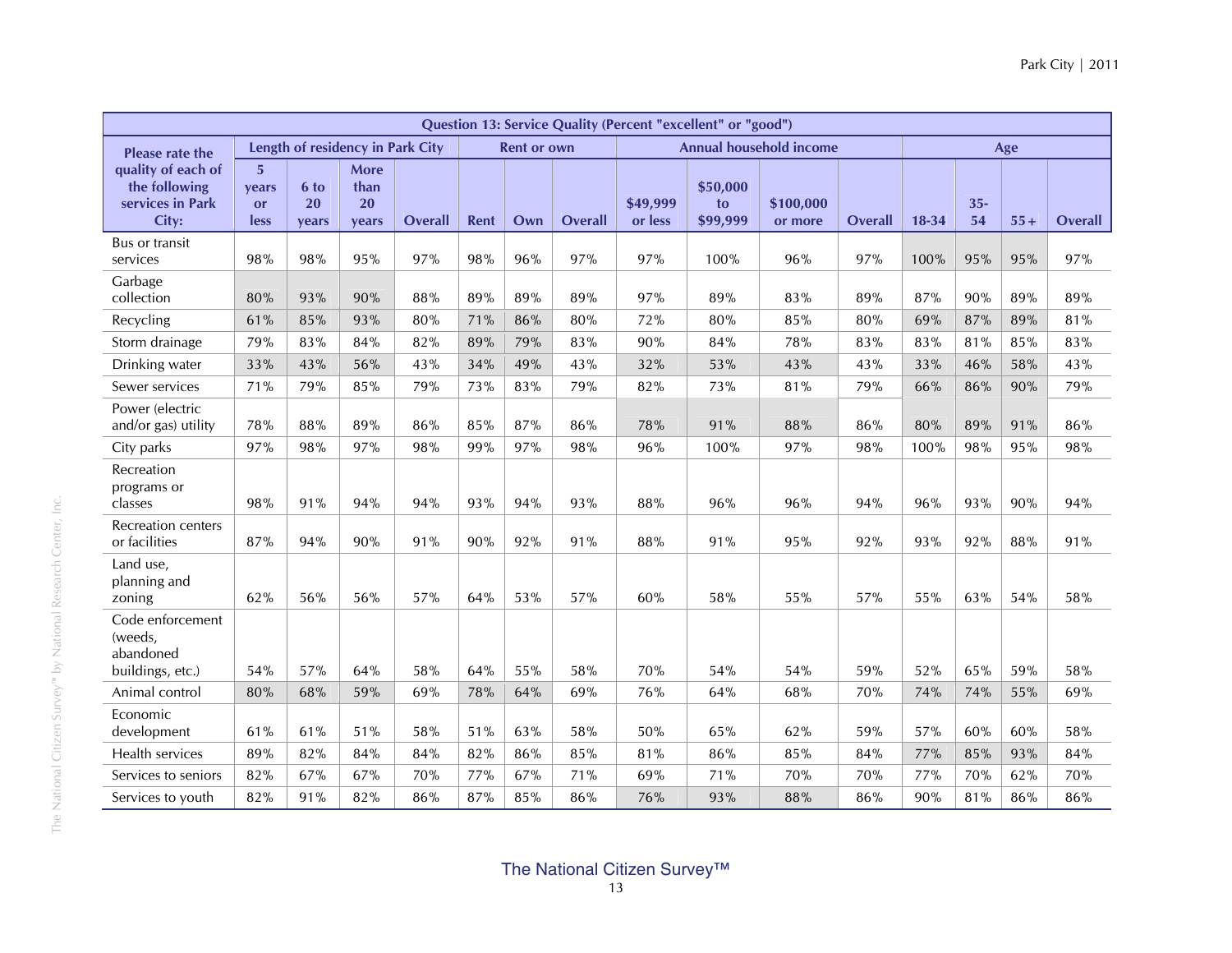|                                                                                                                                       |                          |                            |                                    |                |             |                    |                |                     | Question 13: Service Quality (Percent "excellent" or "good") |                                |                |           |              |       |                |
|---------------------------------------------------------------------------------------------------------------------------------------|--------------------------|----------------------------|------------------------------------|----------------|-------------|--------------------|----------------|---------------------|--------------------------------------------------------------|--------------------------------|----------------|-----------|--------------|-------|----------------|
| <b>Please rate the</b>                                                                                                                |                          |                            | Length of residency in Park City   |                |             | <b>Rent or own</b> |                |                     |                                                              | <b>Annual household income</b> |                |           |              | Age   |                |
| quality of each of<br>the following<br>services in Park<br>City:                                                                      | 5<br>vears<br>or<br>less | 6 to<br><b>20</b><br>vears | <b>More</b><br>than<br>20<br>vears | <b>Overall</b> | <b>Rent</b> | Own                | <b>Overall</b> | \$49,999<br>or less | \$50,000<br>to<br>\$99,999                                   | \$100,000<br>or more           | <b>Overall</b> | $18 - 34$ | $35 -$<br>54 | $55+$ | <b>Overall</b> |
| Services to low-<br>income people                                                                                                     | 27%                      | 57%                        | 56%                                | 48%            | 37%         | 61%                | 49%            | 42%                 | 44%                                                          | 64%                            | 49%            | 38%       | 63%          | 54%   | 49%            |
| Public library<br>services                                                                                                            | 87%                      | 93%                        | 95%                                | 92%            | 86%         | 95%                | 91%            | 86%                 | 92%                                                          | 96%                            | 92%            | 89%       | 91%          | 96%   | 92%            |
| Public information<br>services                                                                                                        | 87%                      | 79%                        | 85%                                | 83%            | 77%         | 87%                | 83%            | 75%                 | 82%                                                          | 89%                            | 83%            | 79%       | 85%          | 87%   | 83%            |
| Public schools                                                                                                                        | 81%                      | 87%                        | 81%                                | 84%            | 83%         | 84%                | 84%            | 77%                 | 92%                                                          | 85%                            | 84%            | 81%       | 89%          | 80%   | 84%            |
| Emergency<br>preparedness<br>(services that<br>prepare the<br>community for<br>natural disasters or<br>other emergency<br>situations) | 63%                      | 61%                        | 73%                                | 65%            | 54%         | 72%                | 64%            | 54%                 | 74%                                                          | 67%                            | 64%            | 58%       | 73%          | 69%   | 65%            |
| Preservation of<br>natural areas such<br>as open space,<br>farmlands and<br>greenbelts                                                | 72%                      | 75%                        | 77%                                | 75%            | 58%         | 84%                | 75%            | 51%                 | 77%                                                          | 87%                            | 74%            | 64%       | 80%          | 85%   | 75%            |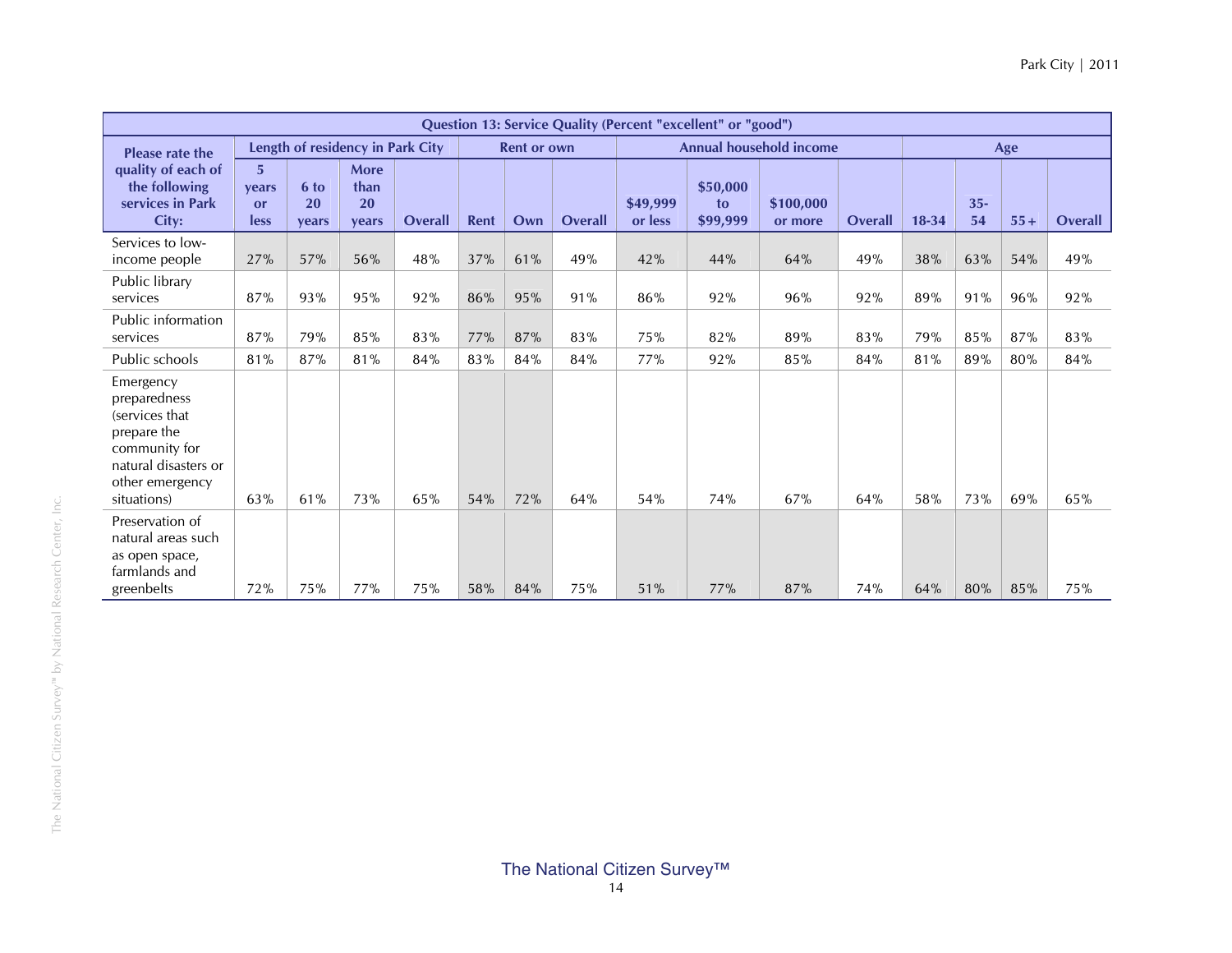|                                                                                           |                                       |                     |                                           |                |      |                    |                |                     | <b>Ouestion 14: Government Services Overall (Percent "excellent" or "good")</b> |                                |         |              |              |       |                |
|-------------------------------------------------------------------------------------------|---------------------------------------|---------------------|-------------------------------------------|----------------|------|--------------------|----------------|---------------------|---------------------------------------------------------------------------------|--------------------------------|---------|--------------|--------------|-------|----------------|
| Overall, how                                                                              |                                       |                     | Length of residency in Park City          |                |      | <b>Rent or own</b> |                |                     |                                                                                 | <b>Annual household income</b> |         |              |              | Age   |                |
| would you rate<br>the quality of the<br>services provided<br>by each of the<br>following? | 5<br>vears<br>$\alpha$<br><b>less</b> | 6 to<br>20<br>vears | <b>More</b><br>than<br>20<br><b>vears</b> | <b>Overall</b> | Rent | Own                | <b>Overall</b> | \$49,999<br>or less | \$50,000<br>to<br>\$99,999                                                      | \$100,000<br>or more           | Overall | $18 -$<br>34 | $35 -$<br>54 | $55+$ | <b>Overall</b> |
| Park City<br>Municipal<br>Government                                                      | 91%                                   | 83%                 | 73%                                       | 83%            | 81%  | 84%                | 83%            | 73%                 | 84%                                                                             | 89%                            | 83%     | 83%          | 84%          | 83%   | 83%            |
| The Federal<br>Government                                                                 | 47%                                   | 43%                 | 43%                                       | 44%            | 51%  | 41%                | 44%            | 59%                 | 36%                                                                             | 42%                            | 45%     | 56%          | 36%          | 36%   | 44%            |
| The State<br>Government                                                                   | 42%                                   | 42%                 | 39%                                       | 41%            | 41%  | 42%                | 42%            | 46%                 | 36%                                                                             | 43%                            | 42%     | 42%          | 38%          | 44%   | 41%            |
| <b>Summit County</b><br>Government                                                        | 81%                                   | 70%                 | 64%                                       | 71%            | 75%  | 70%                | 72%            | 61%                 | 78%                                                                             | 76%                            | 72%     | 79%          | 70%          | 62%   | 72%            |

|                                                                      |                          |                     |                                           |                |      |                    |                |                     |                            | Question 15: Recommendation and Longevity (Percent "somewhat" or "very" likely) |                |           |              |       |                |
|----------------------------------------------------------------------|--------------------------|---------------------|-------------------------------------------|----------------|------|--------------------|----------------|---------------------|----------------------------|---------------------------------------------------------------------------------|----------------|-----------|--------------|-------|----------------|
| <b>Please indicate</b>                                               |                          |                     | Length of residency in Park City          |                |      | <b>Rent or own</b> |                |                     |                            | Annual household income                                                         |                |           |              | Age   |                |
| how likely or<br>unlikely you are<br>to do each of the<br>following: | 5<br>years<br>or<br>less | 6 to<br>20<br>vears | <b>More</b><br>than<br><b>20</b><br>vears | <b>Overall</b> | Rent | Own                | <b>Overall</b> | \$49,999<br>or less | \$50,000<br>to<br>\$99,999 | \$100,000<br>or more                                                            | <b>Overall</b> | $18 - 34$ | $35 -$<br>54 | $55+$ | <b>Overall</b> |
| Recommend<br>living in Park<br>City to someone<br>who asks           | 96%                      | 98%                 | 91%                                       | 96%            | 97%  | 94%                | 96%            | 92%                 | 95%                        | 98%                                                                             | 95%            | 100%      | 91%          | 95%   | 96%            |
| Remain in Park<br>City for the next<br>five years                    | 79%                      | 91%                 | 96%                                       | 89%            | 81%  | 93%                | 88%            | 82%                 | 87%                        | 94%                                                                             | 88%            | 79%       | 95%          | 96%   | 88%            |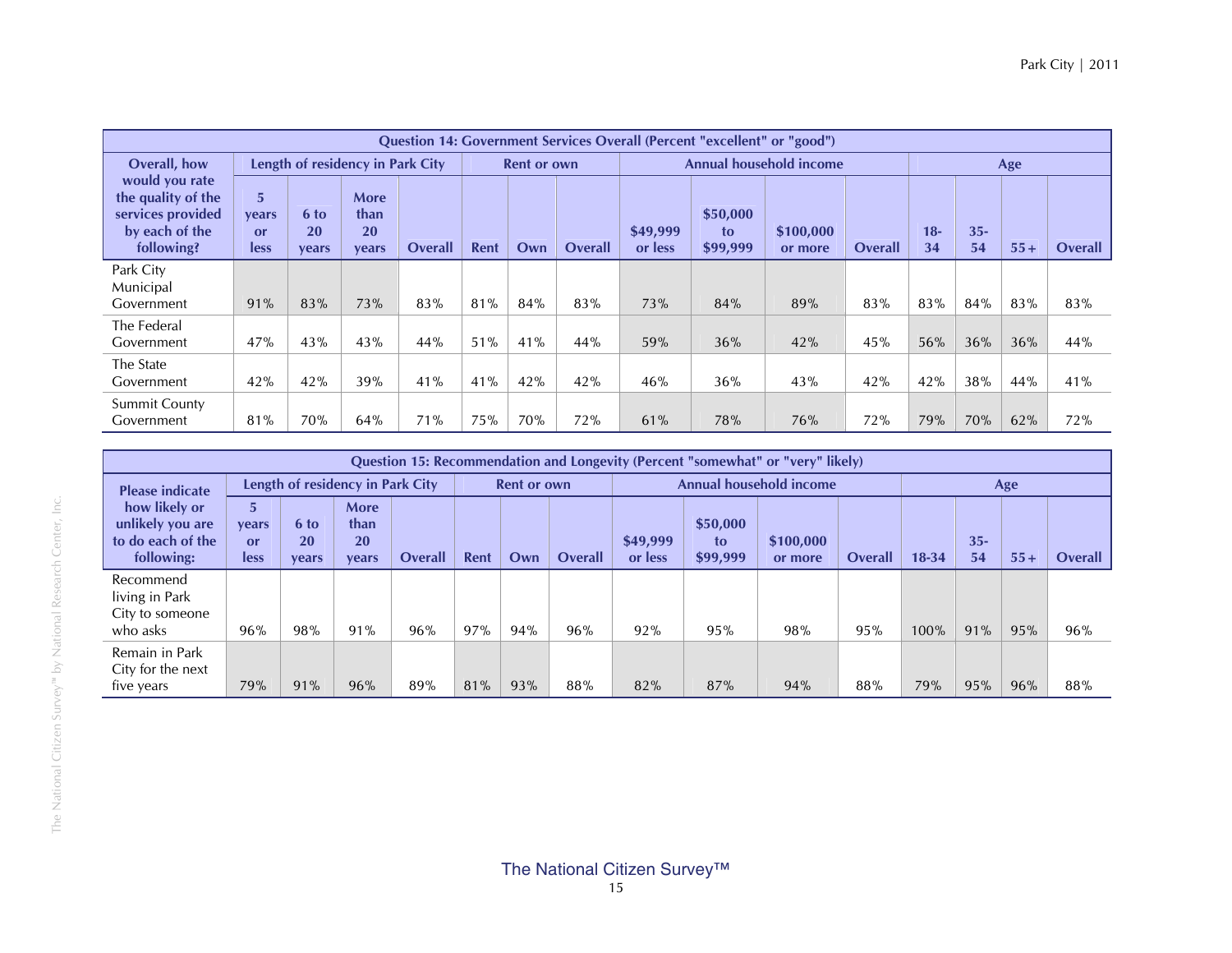|                                                                                                                                        |                                  |                                   |                                    |         |      |                    |                |                     |                            | Question 16: Impact of the Economy (Percent "somewhat" or "very" positive) |         |             |              |       |         |
|----------------------------------------------------------------------------------------------------------------------------------------|----------------------------------|-----------------------------------|------------------------------------|---------|------|--------------------|----------------|---------------------|----------------------------|----------------------------------------------------------------------------|---------|-------------|--------------|-------|---------|
|                                                                                                                                        |                                  |                                   | Length of residency in Park City   |         |      | <b>Rent or own</b> |                |                     |                            | Annual household income                                                    |         |             |              | Age   |         |
|                                                                                                                                        | 57<br><b>vears</b><br>or<br>less | 6 to<br><b>20</b><br><b>vears</b> | More<br>than<br>20<br><b>vears</b> | Overall | Rent | Own                | <b>Overall</b> | \$49,999<br>or less | \$50,000<br>to<br>\$99,999 | \$100,000<br>or more                                                       | Overall | $18-$<br>34 | $35 -$<br>54 | $55+$ | Overall |
| What impact, if<br>any, do you think<br>the economy will<br>have on your<br>family income in<br>the next 6 months?<br>Do you think the |                                  |                                   |                                    |         |      |                    |                |                     |                            |                                                                            |         |             |              |       |         |
| impact will be:                                                                                                                        | 21%                              | 28%                               | 23%                                | 24%     | 28%  | 22%                | 24%            | 24%                 | 22%                        | 27%                                                                        | 25%     | 31%         | 26%          | 11%   | 24%     |

|                                                                                                                                                     |                          |                            |                                    |                |      |                    |                |                     | <b>Question 17: Contact with Fire Department (Percent a "yes")</b> |                                |         |             |              |       |         |
|-----------------------------------------------------------------------------------------------------------------------------------------------------|--------------------------|----------------------------|------------------------------------|----------------|------|--------------------|----------------|---------------------|--------------------------------------------------------------------|--------------------------------|---------|-------------|--------------|-------|---------|
|                                                                                                                                                     |                          |                            | Length of residency in Park City   |                |      | <b>Rent or own</b> |                |                     |                                                                    | <b>Annual household income</b> |         |             |              | Age   |         |
|                                                                                                                                                     | 5<br>vears<br>or<br>less | 6 to<br><b>20</b><br>years | <b>More</b><br>than<br>20<br>years | <b>Overall</b> | Rent | Own                | <b>Overall</b> | \$49,999<br>or less | \$50,000<br>to<br>\$99,999                                         | \$100,000<br>or more           | Overall | $18-$<br>34 | $35 -$<br>54 | $55+$ | Overall |
| Have you had any<br>in-person or phone<br>contact with an<br>employee of the<br>Park City Fire<br>Service District<br>within the last 12<br>months? | 5%                       | 13%                        | 28%                                | 15%            | 6%   | 20%                | 15%            | 9%                  | 19%                                                                | 14%                            | 14%     | 3%          | 23%          | 22%   | 15%     |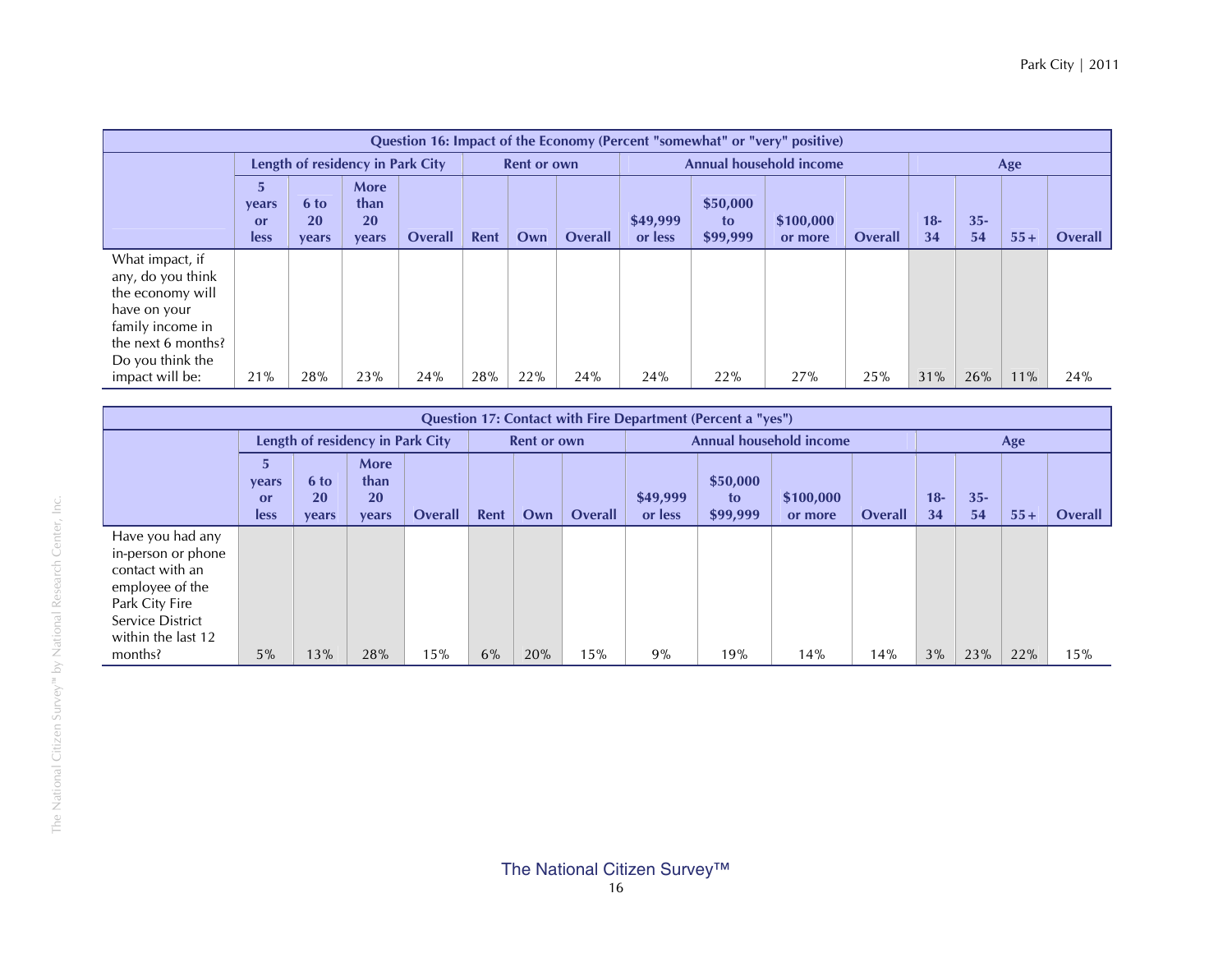|                                                                                                                |                        |                     |                                    |                |      |                    |                |                     |                            | Question 18: Ratings of Contact with Fire Department (Percent "excellent" or "good") |                |           |              |       |         |
|----------------------------------------------------------------------------------------------------------------|------------------------|---------------------|------------------------------------|----------------|------|--------------------|----------------|---------------------|----------------------------|--------------------------------------------------------------------------------------|----------------|-----------|--------------|-------|---------|
|                                                                                                                |                        |                     | Length of residency in Park City   |                |      | <b>Rent or own</b> |                |                     |                            | <b>Annual household income</b>                                                       |                |           |              | Age   |         |
|                                                                                                                | 5.<br>years<br>or less | 6 to<br>20<br>vears | More<br>than<br><b>20</b><br>vears | <b>Overall</b> | Rent | Own                | <b>Overall</b> | \$49,999<br>or less | \$50,000<br>to<br>\$99,999 | \$100,000<br>or more                                                                 | <b>Overall</b> | $18 - 34$ | $35 -$<br>54 | $55+$ | Overall |
| What was your<br>overall<br>impression of<br>your most<br>recent contact<br>with the Park<br>City Fire Service |                        |                     |                                    |                |      |                    |                |                     |                            |                                                                                      |                |           |              |       |         |
| District?                                                                                                      | 100%                   | 94%                 | 86%                                | 91%            | 100% | 89%                | 91%            | 100%                | 84%                        | 91%                                                                                  | 90%            | 100%      | 89%          | 92%   | 91%     |

|                                                                                                                                                                                                                      |                                 |                     |                                           |                |      |                    |                |                     | <b>Question 19: Contact with City Employees (Percent "yes")</b> |                         |                |             |              |       |         |
|----------------------------------------------------------------------------------------------------------------------------------------------------------------------------------------------------------------------|---------------------------------|---------------------|-------------------------------------------|----------------|------|--------------------|----------------|---------------------|-----------------------------------------------------------------|-------------------------|----------------|-------------|--------------|-------|---------|
|                                                                                                                                                                                                                      |                                 |                     | Length of residency in Park City          |                |      | <b>Rent or own</b> |                |                     |                                                                 | Annual household income |                |             |              | Age   |         |
|                                                                                                                                                                                                                      | 5<br>years<br><b>or</b><br>less | 6 to<br>20<br>years | <b>More</b><br>than<br><b>20</b><br>years | <b>Overall</b> | Rent | Own                | <b>Overall</b> | \$49,999<br>or less | \$50,000<br>to<br>\$99,999                                      | \$100,000<br>or more    | <b>Overall</b> | $18-$<br>34 | $35 -$<br>54 | $55+$ | Overall |
| Have you had any<br>in-person, phone or<br>email with an<br>employee of the<br>Park City Municipal<br>Government within<br>the last 12 months<br>(including police,<br>receptionists,<br>planners or any<br>others)? | 51%                             | 55%                 | 66%                                       | 57%            | 52%  | 58%                | 56%            | 50%                 | 74%                                                             | 51%                     | 57%            | 54%         | 62%          | 55%   | 57%     |